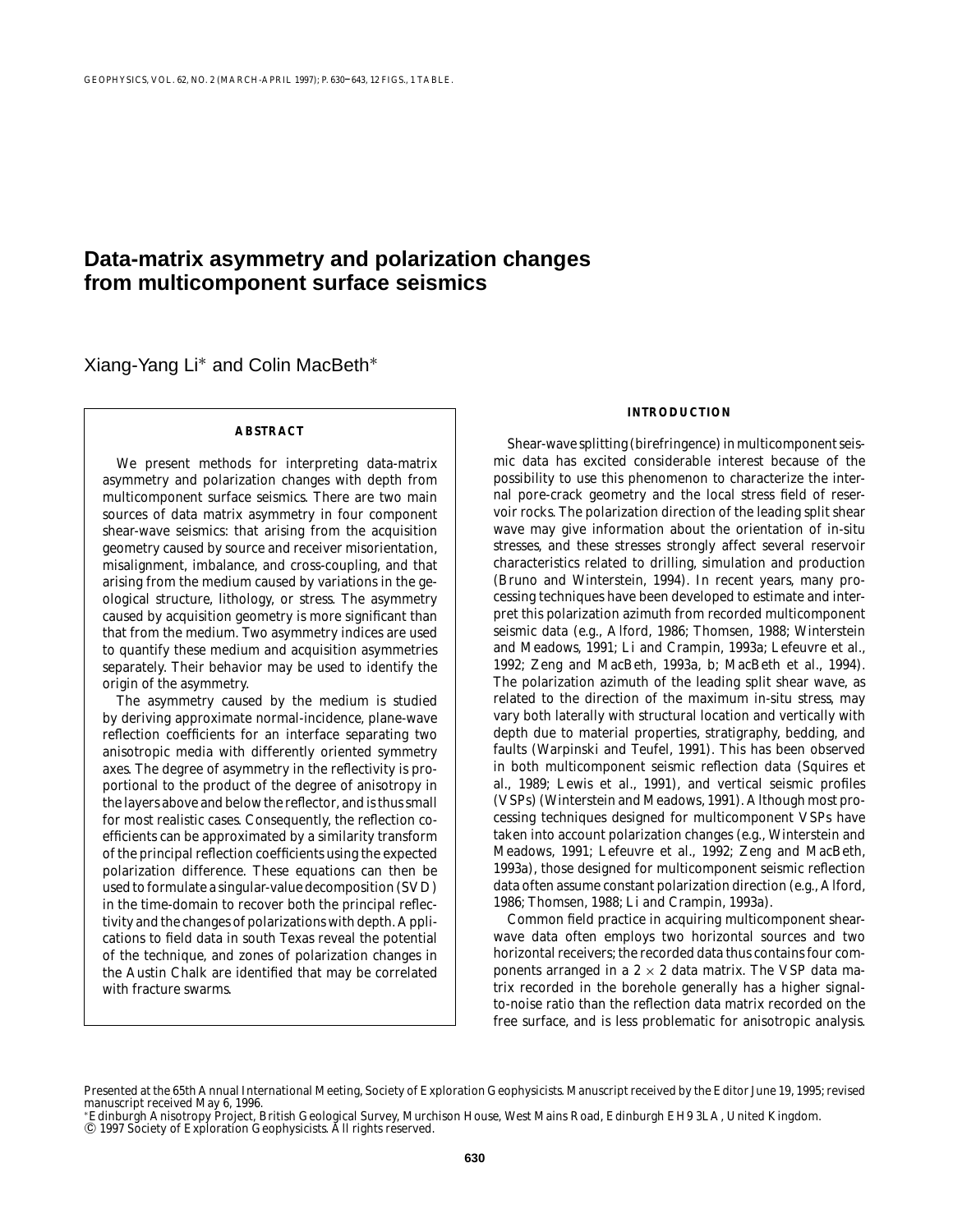The reciprocal up- and down-going raypaths for surface seismic data also make the determination of polarization changes more difficult than the one-way transmission response for VSP. However, there is a growing need for correctly predicting reservoir properties away from boreholes, between boreholes, or even before drilling, to improve reservoir recovery efficiency. These requirements stimulate the current work in this area to determine a scheme for detecting polarization changes from surface-seismic reflection data. To achieve this aim, we must contend with factors related to poor experiment control, such as source strength, balance, and misorientation, and geophone sensitivity, coupling, and misorientation, as well as other acquisition conditions and near-surface effects. As it is almost impossible to isolate all these factors in the reflection data matrix, we focus on factors that directly influence the *relative* variation of particle displacements for different wavetypes. In particular, as demonstrated in MacBeth et al. (1994), the presence or absence of symmetry between the off-diagonal elements in a VSP-data matrix is a basic indicator of the presence or absence of anisotropy and source and geophone misorientation, in addition to polarization changes with depth. Here, we extend this methodology to the reflection data matrix, and examine the viability of the asymmetry concept for our case.

Our approach is to represent all factors affecting the data matrix by three matrix functions for the source, geophone, and medium response in a vector convolutional model. Through this, we introduce the concept of data matrix asymmetry and examine the behavior of asymmetry indicators with changes in acquisition and medium parameters. Next, we demonstrate that such asymmetry indicators are useful in separating these two categories of effect. After identification, a singular value decomposition (SVD) may then be applied to separate the shear waves and recover the changes in polarization azimuth at each reflector. This approach is illustrated using both synthetic and field data.

## **MEASURING DATA MATRIX ASYMMETRY**

## **Vector convolutional model**

We consider a four-component shear-wave survey with two horizontal sources and two horizontal receivers (Alford, 1986), forming a data matrix of traces **˜ d**(*t*):

$$
\mathbf{d}(t) = \begin{bmatrix} xx(t) & yx(t) \\ xy(t) & yy(t) \end{bmatrix}, \tag{1}
$$

where the top row,  $xx(t)$  and  $yx(t)$ , are the in-line (*x*-axis) traces from the in-line and cross-line sources, respectively, and the bottom row,  $xy(t)$  and  $yy(t)$ , are the cross-line (*y*-axis) traces from the in-line and cross-line sources, respectively. We also introduce  $\mathbf{D}(\omega)$  as the Fourier transform of  $\mathbf{d}(t)$  such that:

$$
\mathbf{D}(\omega) = \begin{bmatrix} XX(\omega) & YX(\omega) \\ XY(\omega) & YY(\omega) \end{bmatrix},
$$
 (2)

where  $\omega$  is the angular frequency, the symbols in upper case represent variables in the frequency domain. The symbols in lower case represent corresponding variables in the time domain. Assuming the Earth is a linear system for seismic waves satisfying

the convolution model (Zeng and MacBeth, 1993a, b), we have, in the frequency domain:

$$
\mathbf{D}(\omega) = \mathbf{G}(\omega)\mathbf{M}(\omega)\mathbf{S}(\omega),\tag{3}
$$

where  $\mathbf{S}(\omega)$  is the source signature,  $\mathbf{G}(\omega)$  is the geophone<br>response and  $\mathbf{M}(\omega)$  is the modium response for the two response, and  $\mathbf{M}(\omega)$  is the medium response for the two<br>chaar modes as  $\overline{\mathbf{M}}$  and as 2. After proper componention for the shear modes *q S*1 and *q S*2. After proper compensation for the source signature and geophone response by multicomponent amplitude corrections (Li, 1994), we can obtain  $\mathbf{M}(\omega)$  from  $\mathbf{D}(\omega)$  Thus in the rest of the paper  $\mathbf{D}(\omega)$  will be assumed as  $\mathbf{M}(\omega)$  with source and geophone compensation applied, unless  $\mathbf{D}(\omega)$ . Thus in the rest of the paper,  $\mathbf{D}(\omega)$  will be assumed as  $\mathbf{M}(\omega)$  with source and geophone componention applied unless **˜** otherwise specified.

#### **Asymmetry definition and indices**  $\gamma(\tau)$  and  $\Delta\theta(\tau)$

Mathematically, a matrix is defined as asymmetric if the offdiagonal elements of the matrix are unequal:

$$
\mathbf{\underline{d}}(t) \neq \mathbf{\underline{d}}^T(t); \qquad \mathbf{\underline{D}}(\omega) \neq \mathbf{\underline{D}}^T(\omega), \tag{4}
$$

where superscript *T* denotes the transpose operator. In real seismic data, because of the presence of noise and the limited bandwidth of the seismic signals, an instantaneous definition of asymmetry clearly will not yield any useful insights into the data matrix. Thus the asymmetry of the data matrix must be defined over a time window, based on the similarity of the offdiagonal elements of the data matrix. This measure must be robust in the presence of noise; ideally, it may also reveal the underlying cause of the asymmetry, that is, whether it is caused by abnormal acquisition conditions or by complications in the medium properties such as anisotropy or inhomogeneity. Introducing two linear transforms in the time domain, following Li and Crampin (1993a):

$$
\begin{bmatrix} \zeta(t) \\ \chi(t) \end{bmatrix} = \begin{bmatrix} xx(t) + yy(t) \\ xy(t) - yx(t) \end{bmatrix}.
$$
 (5)

 $\zeta(t)$  and  $\chi(t)$  define transformed time series. We form a vector in the plane of  $(\zeta, \chi)$ , with  $\chi(t)$  being related directly to the instantaneous asymmetry of the data matrix. Two window-based indices can now be defined as

$$
\gamma(\tau) = \frac{\lambda_{\text{minor}}}{\lambda_{\text{major}}} \tag{6}
$$

and

$$
\Delta\theta(\tau) = \frac{1}{2} \tan^{-1} \left[ \frac{2|\sum_{t} \chi(t+\tau)\zeta(t+\tau)|}{|\sum_{t} [\chi^2(t+\tau) - \zeta^2(t+\tau)]|} \right], \quad (7)
$$

where  $\lambda_{\text{minor}}$  and  $\lambda_{\text{major}}$  are the minor and major eigenvalues of the covariance matrix **B**(τ) for  $\zeta(t)$  and  $\chi(t)$  (Kanasewich 1081). 1981):

$$
\mathbf{B}(\tau) = \left[ \begin{matrix} \sum_{t} \zeta^{2}(t+\tau) & \sum_{t} \zeta(t+\tau) \chi(t+\tau) \\ \sum_{t} \zeta(t+\tau) \chi(t+\tau) & \sum_{t} \chi^{2}(t+\tau) \end{matrix} \right]. \tag{8}
$$

The summation is over a sliding time window, and  $\tau$  represents the beginning of the window. The covariance matrix  $\mathbf{B}(\tau)$ <br>is a real symmetric matrix and has two oisenvalues (i.e., and is a real symmetric matrix and has two eigenvalues ( $\lambda_{\text{minor}}$  and  $\lambda_{\text{major}}$ );  $\lambda_{\text{minor}} = 0$  if and only if the determinant of **B**(τ) is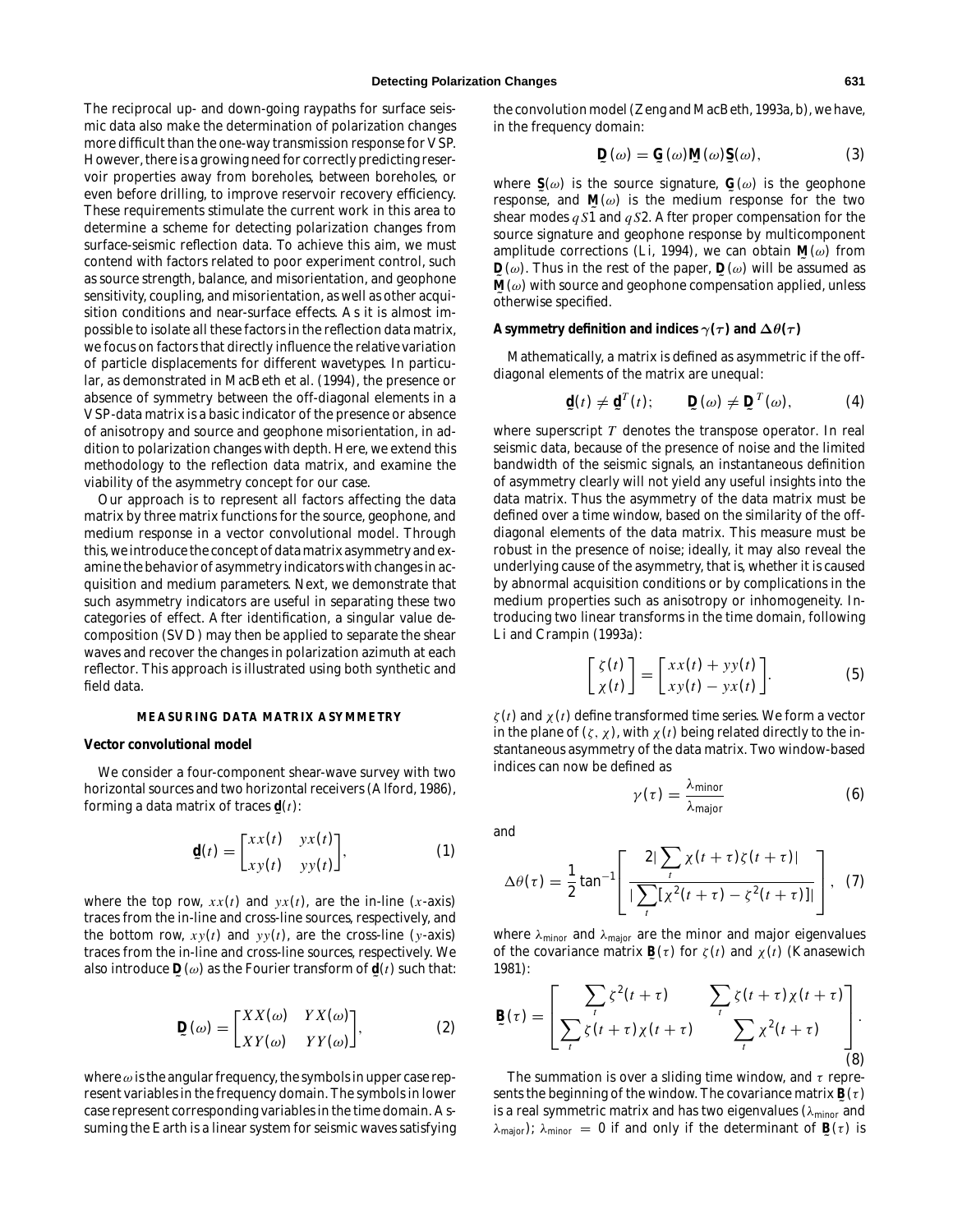zero, implying that  $\zeta(t)$  and  $\chi(t)$  are linearly dependent on each other. As defined in equation (7),  $\Delta\theta(\tau)$  is the Jacobi rotation angle required to diagonalize the covariance  $\mathbf{B}(\tau)$ . The data<br>matrix  $\mathbf{d}(t)$  is said to be symmetric if  $y(\tau)$  is zero for any given matrix  $\mathbf{d}(t)$  is said to be symmetric if  $\gamma(\tau)$  is zero for any given<br> $\tau$  or asymmetric if  $\gamma(\tau)$  is nonzero for any given  $\tau$  (a larger  $\gamma(\tau)$ ) τ, or asymmetric if  $\gamma(\tau)$  is nonzero for any given τ (a larger  $\gamma(\tau)$ ) implies a greater degree of asymmetry). The reasons for this definition and the physical significance of  $\Delta\theta(\tau)$  are discussed below.

## **Significance of**  $\gamma(\tau)$  and  $\Delta\theta(\tau)$

Here,  $\zeta(t)$  and  $\chi(t)$  describe a position vector, the coordinate  $(\zeta, \chi)$  being defined by the temporal trajectory in the displacement plane (Figure 1). The major and minor eigenvalues of the covariance matrix of the two coordinates represent the major and minor axis of the motion in this diagram (Kanasewich, 1981). If the motion is nearly linear (Figure 1a), the length of the minor axis (the minor eigenvalue), is very small compared with the major one, and  $\gamma(\tau)$  is also small. If the motion is elliptical (Figure 1b), the length of the minor axes is comparable to the major axis and  $\gamma(\tau)$  is nonzero. Thus  $\gamma(\tau)$  is a measure of the linearity of the transformed displacement vector  $[ζ(t), χ(t)]$ . If we rotate the ζ and  $χ$  axes, the minor and the major axis of the particle motion and hence  $\gamma(\tau)$  will not change (Figure 1). Thus,  $\gamma(\tau)$  is always independent of the coordinate frame. For linearly polarized motion, there will always exist a coordinate transform which maximizes  $\zeta$  and minimizes  $\chi$  (Figure 1a) or vice versa, hence leading to a symmetric data matrix. This is why we use the degree of nonlinearity to define



FIG. 1. (a) A linearly polarized motion; (b) an elliptically polarized motion.  $\zeta$  and  $\chi$  represent the transform plane coordinates; with  $\zeta'$  and  $\chi'$  the coordinate system along the major and minor axes after rotation.

the degree of asymmetry. Index  $\Delta\theta(\tau)$  is the least-square measurement of the angle between the major axis and the axis  $\zeta$  in the transform plane ( $\zeta$ ,  $\chi$ ), as shown in Figure 1a. Thus,  $\Delta\theta(\tau)$ is the optimal rotation angle required to maximize one axis and minimize the other or, alternatively, the angle that makes the data matrix symmetric in an optimal sense. These indices show that the concept of data matrix asymmetry is linked to the nonlinearity of the polarization defined in this transform domain. We may draw an analogy between the preservation of the source polarization in an isotropic medium and the preservation of linearity in this transform domain, as departure from either may infer inhomogeneity.

#### **INTERPRETING DATA MATRIX ASYMMETRY**

Source and geophone misorientation and differential coupling because of interactions with the near surface can all cause asymmetry in the acquisition terms of equation (3), and so too can lateral variations and depth changes in the anisotropy orientation. It has been shown that it is possible to distinguish among certain acquisition errors such as misorientation, polarity reversal, and also polarization changes using asymmetry in multicomponent VSPs (MacBeth et al., 1994). In surface seismics, the asymmetry indices respond differently, so that we cannot carry forward these results. We investigate two categories of effect: source and geophone misorientation, and polarization change with depth on the asymmetry indices. In the latter case, we examine the reflectivity response in the presence of a depth change in polarization.

#### **Source and geophone misorientation**

Here, we consider two quasi–shear waves propagating in an anisotropic medium, for which mode conversion and crosscoupling may be simply related to a rotational transformation of a nondiagonal propagator matrix. If the orthogonal source and geophone sets are not oriented along the same directions, as shown in Figure 2, where the in-line source is assumed to be at an angle  $\alpha_S$  and the in-line geophone at an angle  $\alpha_G$ to the polarization direction of the fast shear wave (*q S*1), the data matrix  $\mathbf{D}(\omega)$  may be written (after correcting for source<br>signature and geophone response) as signature and geophone response) as

$$
\mathbf{D}(\omega) = \mathbf{C}(\alpha_G) \begin{bmatrix} Q S 1(\omega) & M_{12}(\omega) \\ M_{21}(\omega) & Q S 2(\omega) \end{bmatrix} \mathbf{C}^T(\alpha_S) \qquad (9)
$$



FIG. 2. The four-component coordinate system: (a) sources misoriented at  $\alpha_S$  direction from the  $qS1$  direction; (b) geophones misoriented at  $\alpha_G$  direction; (c) both source and geophone aligned along the  $\alpha$  direction.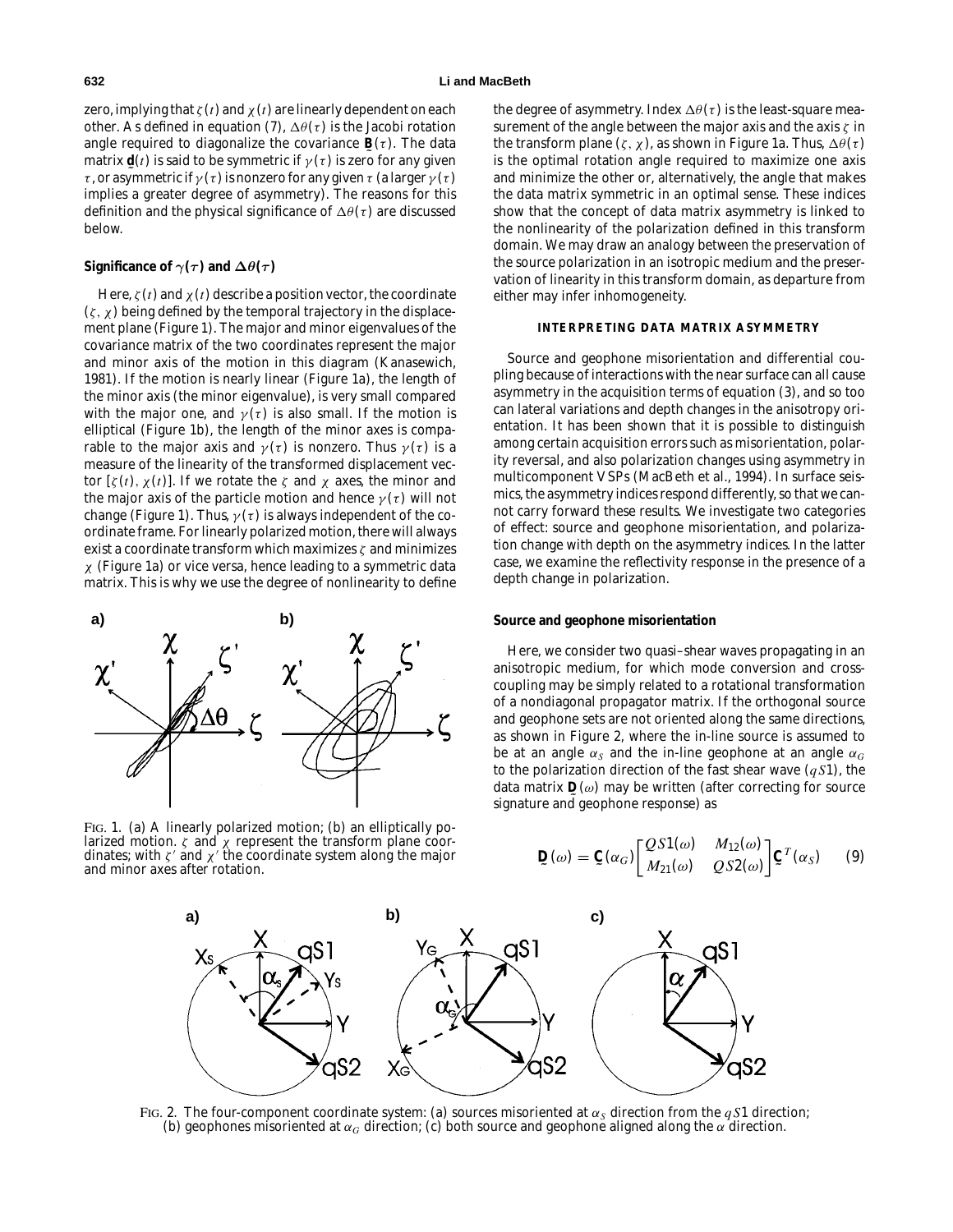where,

$$
\mathbf{C}(\alpha) = \begin{bmatrix} \cos \alpha & \sin \alpha \\ -\sin \alpha & \cos \alpha \end{bmatrix}, \tag{10}
$$

is a standard rotation matrix. The diagonal elements *Q S*1(ω) and  $\mathcal{Q}S2(\omega)$  are the medium responses for each split shear wave,  $M_{12}(\omega)$  is the medium response for the converted wave from  $qS1$  to  $qS2$ , and  $M_{21}(\omega)$  is the converted wave response from *q S*2 to *q S*1. To calculate the asymmetry indices, we transform equation (9) back to the time domain and introduce  $q S1(t)$ ,  $q S2(t)$ ,  $m_{12}(t)$ , and  $m_{21}(t)$  as the corresponding shearwave responses in the time domain. We may write

$$
\mathbf{d}(t) = \mathbf{C}(\alpha_G) \begin{bmatrix} qS1(t) & m_{12}(t) \\ m_{21}(t) & qS2(t) \end{bmatrix} \mathbf{C}^T(\alpha_S).
$$
 (11)

Substituting equation (11) into equation (5) gives

$$
\begin{bmatrix} \zeta(t) \\ \chi(t) \end{bmatrix} = \mathbf{C}(\alpha_G - \alpha_S) \begin{bmatrix} a(t) \\ b(t) \end{bmatrix}, \tag{12}
$$

where,

$$
a(t) = qS1(t) + qS2(t);
$$
  
\n
$$
b(t) = m_{12}(t) - m_{21}(t).
$$
\n(13)

Equation (12) shows that the linearity of motion  $(\zeta, \chi)$  is determined by the linearity of motion  $(a, b)$ . Letting  $\Delta \theta_{ab}$  be the angle between the major axis of motion  $(a, b)$  and axis  $a(t)$ , and letting  $\gamma_{ab}$  be the nonlinearity of motion  $(a, b)$ , as shown in Figure 3, we then can write the asymmetry indices  $\gamma(\tau)$  and  $\Delta\theta(\tau)$  for data matrix **<u>d</u>**(*t*) as

$$
\gamma(\tau) = \gamma_{ab}(\tau); \qquad \Delta\theta(\tau) = \alpha_S - \alpha_G + \Delta\theta_{ab}(\tau).
$$
 (14)

Although mode conversions often occur during wave propagation, for a given raypath the amplitude difference between the conversions from one mode to another and vice versa is likely small in most realistic cases compared with the unconverted shear-wave modes. In other words, *b*(*t*) is very small compared with  $a(t)$ , hence  $\gamma_{ab}(\tau)$  and  $\Delta\theta_{ab}(\tau)$  will be small, as shown in Figure 3a. This implies that  $\gamma(\tau)$  will be small in most realistic cases, and  $\Delta\theta(\tau)$  will mainly measure the sourcegeophone misorientation. It also suggests that  $\gamma(\tau)$  may serve as a quality factor for the data matrix. In an extreme condition



FIG. 3. The relationship between motion  $(\zeta, \chi)$  and motion  $(a(t), b(t))$ : (a) a small  $b(t)$ ; (b)  $a(t)$  and  $b(t)$  with 90° phase difference.

where  $b(t)$  is comparable with  $a(t)$ ,  $\gamma(\tau)$  will be significant, and  $\Delta\theta(\tau)$  will contain an element of the source-geophone misorientation. However, if the phase difference between *a*(*t*) and *b*(*t*) is close to 90°,  $\Delta\theta(\tau)$  will still mainly measure sourcegeophone misorientation (Figure 3b). Thus, we can conclude that in most cases the source-geophone misorientation can be determined from the index  $\Delta\theta(\tau)$ ; the medium asymmetry can be determined from the index  $\gamma(\tau)$ .

#### **Asymmetry caused by a polarization change at an interface**

Consider a planar interface separating two anisotropic media, for which the *q S*1 polarizations of the downgoing waves are different (Figure 4), and there is no source or geophone misorientation.  $\mathbf{D}(\omega)$  may be written, after correcting for<br>the source signature and geophone response (MacBoth and the source signature and geophone response (MacBeth and Yardley, 1992) as

$$
\mathbf{D}(\omega) = \mathbf{C}(\alpha) \mathbf{\Lambda}_U(\omega) \mathbf{R} \mathbf{\Lambda}_D(\omega) \mathbf{C}^T(\alpha)
$$
 (15)

where  $\Delta_U(\omega)$  and  $\Delta_D(\omega)$  are the diagonal phase-shift propa-<br>gators for the up and down going shear wayes, and **P** is the gators for the up- and down-going shear waves, and **R** is the<br>frequency independent tonsor reflectivity. Assuming poglici frequency-independent tensor reflectivity. Assuming negligible lateral variation, such that the reciprocity relation  $\Lambda_U(\omega) = \Lambda^T(\omega) = \Lambda(\omega)$  is fulfilled, then any data matrix asymmetry  $\mathcal{F}_D(\omega)$  are reflectivity matrix. The plane wave reflectivity arises from the reflectivity matrix. The plane wave reflectivity  $\Delta_D^T(\omega) = \Delta_D(\omega)$  is fulfilled, then any data matrix asymmetry matrix is

$$
\mathbf{R} = \begin{bmatrix} r_{11} & r_{21} \\ r_{12} & r_{22} \end{bmatrix}
$$
  
=  $(\mathbf{X}_1^{-1}\mathbf{X}_2 - \mathbf{Y}_1^{-1}\mathbf{Y}_2)(\mathbf{X}_1^{-1}\mathbf{X}_2 + \mathbf{Y}_1^{-1}\mathbf{Y}_2)^{-1}$ ; (16)

where  $r_{ii}$  (*i*, *j* = 1, 2) is the reflection coefficient from the *i*th mode (incident wave) to the *j*th mode.  $\mathbf{\underline{X}}_i$  and  $\mathbf{\underline{Y}}_i$  ( $i = 1, 2$ ) are<br>froquancy independent impodance matrices for the upper and frequency independent impedance matrices for the upper and lower media (Schoenberg and Protazio, 1992). For normally incident shear waves on an interface between media with orthorhombic symmetry or higher, we have (Appendix A)



FIG. 4. Plane shear-wave reflection and transmission at a single anisotropic/anisotropic interface for near-vertical propagation. In the figure,  $i_{qS1}$  and  $i_{qS2}$  are the incident  $qS1$  and  $qS2$  waves, respectively;  $r_{qS1}$  and  $r_{qS2}$  are the reflected waves; and  $t_{qS1}$  and  $t_{qS2}$  are the transmitted waves. Also,  $\alpha_i$ ,  $\delta_i$ , and  $v_i$  (*i* = 1, 2) are, respectively, the polarization azimuth, degree of anisotropy, and the isotropic matrix velocity in the *i*-th layer;  $\Delta \alpha = \alpha_1 - \alpha_2$ , is the polarization change.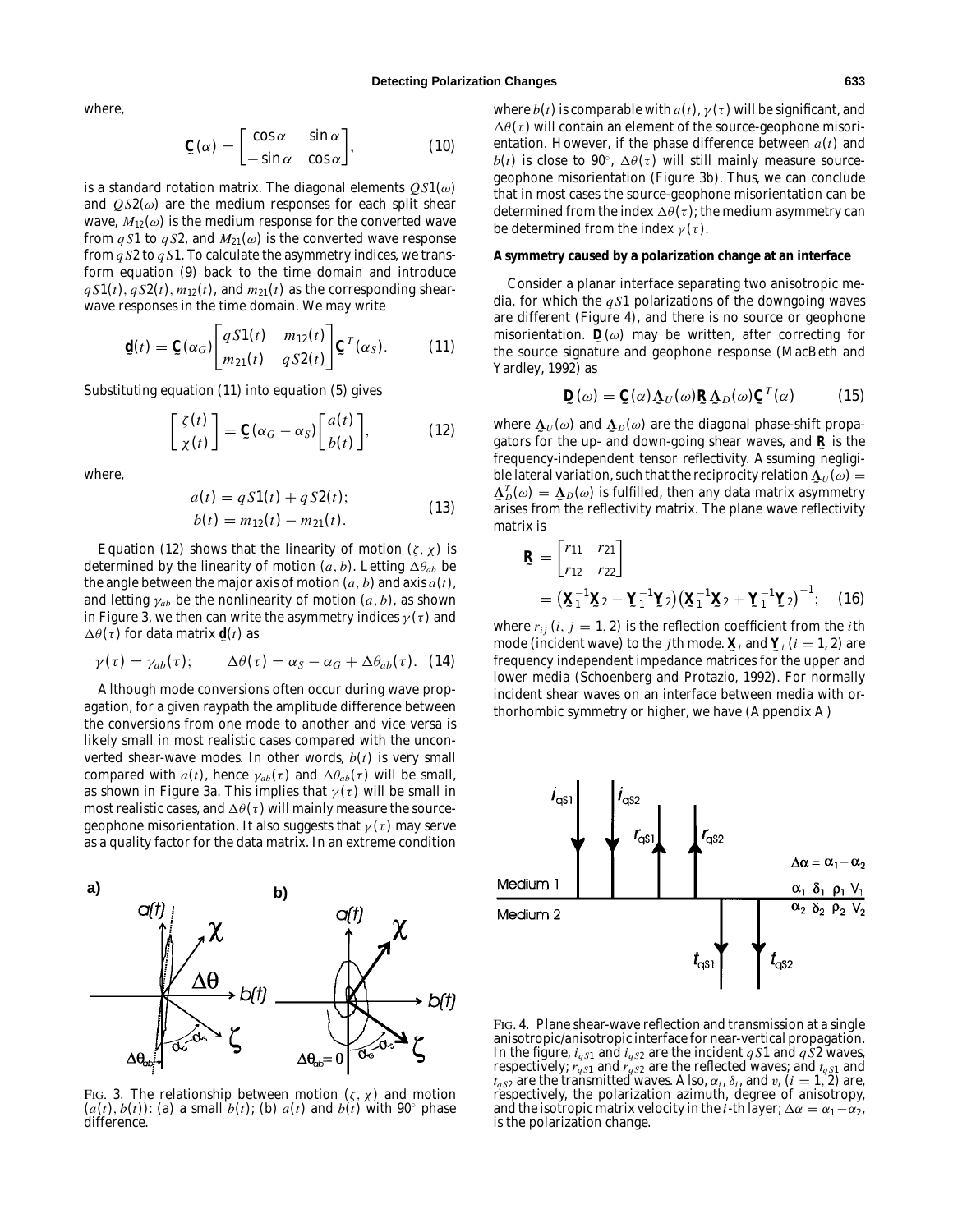then  $\Delta \alpha = \alpha_2 - \alpha_1$ .

**634 Li and MacBeth**

$$
\mathbf{X}_1 = \begin{bmatrix} 0 & 1 \\ 1 & 0 \end{bmatrix}; \qquad \mathbf{Y}_1 = \begin{bmatrix} 0 & \rho_1(1-\delta_1)v_1 \\ \rho_1v_1 & 0 \end{bmatrix};
$$

$$
\mathbf{X}_2 = \mathbf{C}(\Delta \alpha) \begin{bmatrix} 0 & 1 \\ 1 & 0 \end{bmatrix}, \qquad (17)
$$

$$
\mathbf{Y}_2 = \mathbf{C}(\Delta \alpha) \begin{bmatrix} 0 & \rho_2(1-\delta_2)v_2 \\ \rho_2v_2 & 0 \end{bmatrix};
$$

$$
\mathbf{\Sigma} z = \mathbf{\Sigma} (\Delta \alpha) \begin{bmatrix} 0 & 0 \\ 0 & 1 \end{bmatrix}
$$
where, as shown in Figure 4,  $\delta_1$ ,  $\rho_1$ , and  $v_1$  are the degree of anisotropy, density, and matrix velocity in layer 1, respectively;  
 $\delta_2$ ,  $\rho_2$ , and  $v_2$  are the corresponding parameters in layer 2; and  $\Delta \alpha$  is the angular change in  $qS1$  polarization from layer 1 to layer 2. If the  $qS1$  polarization in the *i*th layer is  $\alpha_i$  (*i* = 1, 2),

Substituting equation (17) into equation (16) gives

$$
\mathbf{R} = \begin{bmatrix} r_{11} & r_{21} \\ r_{12} & r_{22} \end{bmatrix} = \frac{-1}{I_0} \Big[ (\rho_2 (1 - \delta_2) v_2 \rho_2 v_2
$$

$$
- \rho_1 (1 - \delta_1) v_1 \rho_1 v_1) \mathbf{I} + \delta_2 \mathbf{C} (\Delta \alpha) \Big[ \begin{bmatrix} -1 & 0 \\ 0 & 1 \end{bmatrix}
$$

$$
\times \mathbf{C}^T (\Delta \alpha) (\rho_1 v_1 \rho_2 v_2) + \delta_1 \begin{bmatrix} 1 & 0 \\ 0 & -1 \end{bmatrix} (\rho_1 v_1 \rho_2 v_2)
$$

$$
+ \delta_1 \delta_2 \Big[ \begin{bmatrix} -\sin^2 \Delta \alpha & 0 \\ -\sin 2\Delta \alpha & \sin^2 \Delta \alpha \end{bmatrix} (\rho_1 v_1 \rho_2 v_2) \Big]; \qquad (18)
$$

$$
I_0 = [\rho_2 (1 - \delta_2) v_2 + \rho_1 (1 - \delta_1) v_1]
$$
  
×  $(\rho_2 v_2 + \rho_1 v_1) \cos^2 \Delta \alpha + [(\rho_2 (1 - \delta_2) v_2 + \rho_1 v_1)]$   
×  $[\rho_2 v_2 + \rho_1 (1 - \delta_1) v_1] \sin^2 \Delta \alpha$ .

These equations agree with the alternative formulation of Li and Crampin (1993b). Although equation (18) appears complicated, only one term is asymmetric:

$$
\delta_1 \delta_2 \begin{bmatrix} -\sin^2 \Delta \alpha & 0 \\ -\sin 2\Delta \alpha & \sin^2 \Delta \alpha \end{bmatrix} (\rho_1 v_1 \rho_2 v_2). \tag{19}
$$

This term is proportional to the product of  $\delta_1$  and  $\delta_2$ , the anisotropies in the upper and lower layer. Thus this asymmetry caused by a polarization change is a second-order effect with respect to the degree of anisotropy, and is expected to be negligible. This is contrary to our expectations for VSP data, where such changes produce a significant effect on the data (MacBeth et al., 1994). The degree of this asymmetry may be judged visually by the numerical curves of Figure 5a, where the differences between  $r_{12}$  and  $r_{21}$  are very small. As demonstrated in equation (14), the asymmetry index  $\gamma(\tau)$  will also be very small, and  $\Delta\theta(\tau)$  will mainly measure the sourcegeophone misorientation. This result has two implications: (1) if there are polarization changes, we can still process the data to achieve an optimal separation of the split shear waves for a uniform overburden; (2) it may not be possible to detect true polarization changes directly from data matrix asymmetry unless there is a significant amount of anisotropy. However, relative changes of polarizations may still be detected, as the presence of mode conversion at the interface will change the polarization measurements. These aspects are illustrated by



FIG. 5. (a) Reflection coefficients calculated from the exact analytic equation (18). The anisotropy in the upper layer is fixed at 3%, while the anisotropy in the lower layer varies from 2% to 15%. (b) Reflection coefficients calculated from the same model as in (a) but using the approximate equation (22) for small polarization changes. (c) Reflection coefficients calculated from the same model as in (a) but using the approximate equation (23) for large polarization changes.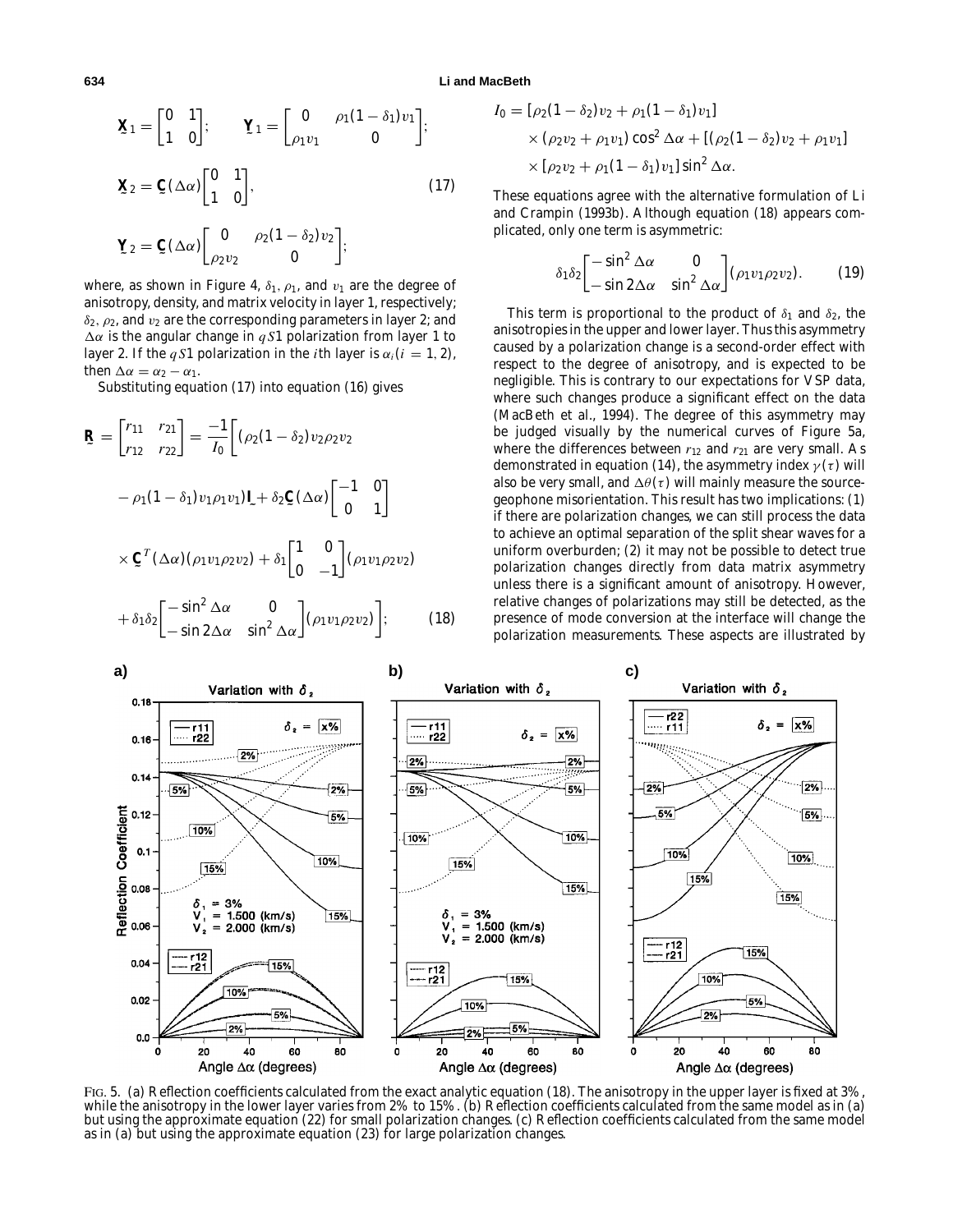constructing full-wave synthetic seismograms for the multilayered model of Figure 6, incorporating a polarization change in the reservoir zone in the middle of the third layer. Figure 7a shows the seismograms computed using the anisotropic reflectivity method (Taylor, 1990), and Figure 8 the corresponding asymmetry indices and polarization measurements, which are calculated for two locations A and B as shown in Figures 6 and 7a. Location A contains the zone of polarization changes (the solid line in Figure 8); location B contains no polarization change (the dots in Figure 8). The polarization measurements are calculated using the linear-transform technique (Li and Crampin, 1993a) for each event in Figure 7a. (The linear transforms are shown in equations (5) and (C-1) in Appendix C.) Note that both indices  $\gamma(\tau)$  and  $\Delta\theta(\tau)$  for locations A and B are zero (Figures 8a, b), indicating that the data matrix in Figure 7a are symmetric; however, the polarization measurements from location A show a change (Figure 8c) which corresponds to the zone of polarization changes.

#### **Relative degrees of asymmetry**

To sum up, the  $\gamma$  index measures the asymmetry in the medium response and is small for most realistic cases, while  $\Delta\theta$ 

**Table 1. Isotropic parameters used in the model shown in Figure 6, where the anisotropy parameters are annotated.**

|                                                                  | Density $\rho$ (g/cm <sup>3</sup> )    |                           | $v_p$ (km/s)                                 | $v_S$ (km/s)                                 |
|------------------------------------------------------------------|----------------------------------------|---------------------------|----------------------------------------------|----------------------------------------------|
| Layer 1<br>Layer 2<br>Layer 3a<br>Layer 3b<br>Layer 4<br>Layer 5 | 2.1<br>2.2<br>2.2<br>2.2<br>2.2<br>2.5 |                           | 3.00<br>3.46<br>4.33<br>4.33<br>3.46<br>5.00 | 1.70<br>2.00<br>2.50<br>2.50<br>2.00<br>2.88 |
|                                                                  |                                        | Α                         | B                                            |                                              |
| LAYER 1<br>500m                                                  |                                        |                           |                                              | X 20° Y<br>3%                                |
| LAYER <sub>2</sub><br>200m                                       |                                        |                           |                                              | X 20° Y<br>3%                                |
| LAYER 3<br>100m                                                  |                                        | $X$ 40 $\degree$ Y<br>10% |                                              | X 20° Y<br>3%                                |
| LAYER 4<br>300m                                                  |                                        |                           |                                              | X 20° Y<br>3%                                |
| LAYER 5 HALFSPACE                                                |                                        |                           | X 20° Y<br>30/                               |                                              |

FIG. 6. Schematic earth model for south Texas containing a region with 10% shear-wave anisotropy in layer 3 simulating a fractured reservoir. The isotropic parameters are in Table 1, adapted from Yardley et al. (1991). A and B mark two locations for computing asymmetry indices.

mainly measures the source-geophone misorientation. As a result, the reflection data matrix is more sensitive to asymmetry induced by the acquisition and other abnormally noisy conditions than from the medium properties such as reflectivity and anisotropy. The medium asymmetry caused by the change of polarization at an interface is proportional to the product of the degree of anisotropy in the layers, and is consequently a second-order effect. Although these conclusions are strictly for normal incidence, we would expect similar effects at small incidence angles.

## **INTERPRETING POLARIZATION CHANGES**

The purpose of multicomponent data processing is to recover the principal time series and thus the principal reflectivity, as well as to retrieve the anisotropy information, particularly the *q S*1 polarization azimuth. Alford (1986), Thomsen (1988), and Li and Crampin (1993a) have presented methods for a uniform medium with azimuthal anisotropy. Here, we extend these methods for multicomponent seismic reflection data to accommodate polarization changes. We first introduce the concept of principal reflectivity, then present the simplified reflection coefficients for a vertically propagating shear-wave in media with polarization changes. Finally, a singular-value decomposition (SVD) technique is suggested as a practical solution to supersede these, and this is illustrated with both synthetic and real data examples.

# $\mathbf{P}$ rincipal Reflectivity  $\mathbf{R}_{0}^{\perp}$  and  $\mathbf{R}_{0}^{\perp}$

We refer to the reflectivity components for polarization changes of 0◦ or 90◦ as the principal reflectivities. Following Thomsen (1988), the first is denoted as  $\mathbf{R}^{\parallel}$  and the second as  $\mathbf{R}^{\perp}$  Substituting  $\Delta \alpha = 0$  and  $\Delta \alpha = \pi/2$  into equation (18) **˜** gives  $\mathbf{R}_{0}^{\perp}$ . Substituting  $\Delta \alpha = 0$  and  $\Delta \alpha = \pi/2$ , into equation (18)

$$
\mathbf{R}_{0}^{\parallel} = \mathbf{R}(\Delta \alpha = 0) = \begin{bmatrix} R_{1}^{\parallel} & 0 \\ 0 & R_{2}^{\parallel} \end{bmatrix}
$$

$$
= \begin{bmatrix} \frac{(\rho_{1}v_{1} - \rho_{2}v_{2})}{(\rho_{1}v_{1} + \rho_{2}v_{2})} & 0 \\ 0 & \frac{\rho_{1}(1 - \delta_{1})v_{1} - \rho_{2}(1 - \delta_{2})v_{2}}{\rho_{1}(1 - \delta_{1})v_{1} + \rho_{2}(1 - \delta_{2})v_{2}} \end{bmatrix};
$$
(20)

$$
\mathbf{R}_{0}^{\perp} = \mathbf{R} \left( \Delta \alpha = \frac{\pi}{2} \right) = \begin{bmatrix} R_{1}^{\perp} & 0 \\ 0 & R_{2}^{\perp} \end{bmatrix}
$$

$$
= \begin{bmatrix} \frac{(\rho_{1}v_{1} - \rho_{2}(1 - \delta_{2})v_{2})}{(\rho_{1}v_{1} + \rho_{2}(1 - \delta_{2})v_{2})} & 0 \\ 0 & \frac{\rho_{1}(1 - \delta_{1})v_{1} - \rho_{2}v_{2}}{\rho_{1}(1 - \delta_{1})v_{1} + \rho_{2}v_{2}} \end{bmatrix}.
$$
(21)

For small  $\Delta \alpha$ , the reflectivity matrix of equation (18) can be approximated by

$$
\mathbf{R} \approx \mathbf{C}(\Delta \alpha) \mathbf{R}_0^{\parallel} \mathbf{C}^T(\Delta \alpha) = \mathbf{C}(\Delta \alpha) \begin{bmatrix} R_1^{\parallel} & 0 \\ 0 & R_2^{\parallel} \end{bmatrix} \mathbf{C}^T(\Delta \alpha); \tag{22}
$$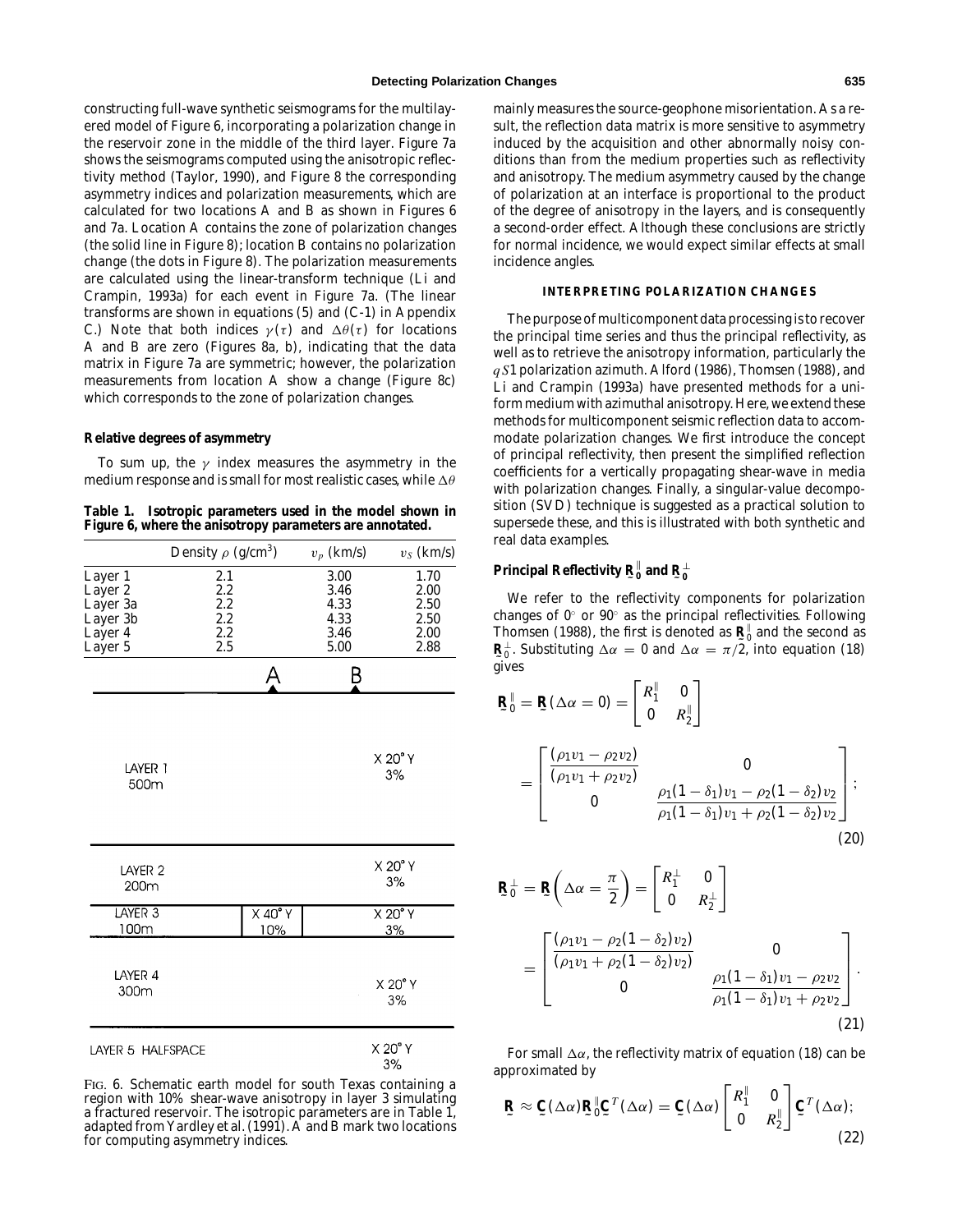for  $\Delta \alpha$  close to 90° ( $|\Delta \alpha - \pi/2|$  is small), equation (18) can be approximated by

$$
\mathbf{R} \approx \mathbf{C}(\Delta \alpha) \mathbf{R}_0^{\perp} \mathbf{C}^T (\Delta \alpha) = \mathbf{C}(\Delta \alpha) \begin{bmatrix} R_1^{\perp} & 0 \\ 0 & R_2^{\perp} \end{bmatrix} \mathbf{C}^T (\Delta \alpha). \tag{23}
$$

Thus, as shown previously, the recorded data matrix is always likely to be essentially symmetric because the asymmetric part is considered to be small. To understand the accuracy and limits of these approximations, we calculate numerical curves, as shown in Figures 5b and 5c (for small and large changes, respectively), and compare them with the exact solutions in Figure 5a. We note that equation (22) is valid for  $\Delta \alpha < 30^{\circ}$ 



FIG. 7. (a) The synthetic data matrix for normally incident shear waves calculated using the anisotropic reflectivity method (Taylor, 1990) for the model in Figure 6. The strong coherent off-diagonal energy indicates shear-wave splitting. Traces at locations A and B are selected to compute asymmetry indices. (b) The data matrix after the first SVD, which corrects the overburden anisotropy and determines the background anisotropy parameters. The off-diagonal energy in (a) is largely minimized; there is only some residual energy in the off-diagonals, which is caused by the polarization change. Traces at location A are selected to compute asymmetry indices. (c) The principal data matrix, representing the principal reflectivity  $\mathbf{R}^\parallel$ , after the second SVD, which determines changes<br>of anisotrony parameters. Note that the residual energy in the off-diagonals in (b) of anisotropy parameters. Note that the residual energy in the off-diagonals in (b) is almost fully eliminated.



FIG. 8. Asymmetry indices and polarization measurements corresponding to the traces at locations A and B from the data matrix in Figure 7a: (a)  $\gamma$  index, (b)  $\Delta\theta$  index, (c) polarization measurements. The solid line is calculated from traces at location A, and the dots from traces at location B. Some small relative changes in (c) highlight the zone of polarization change.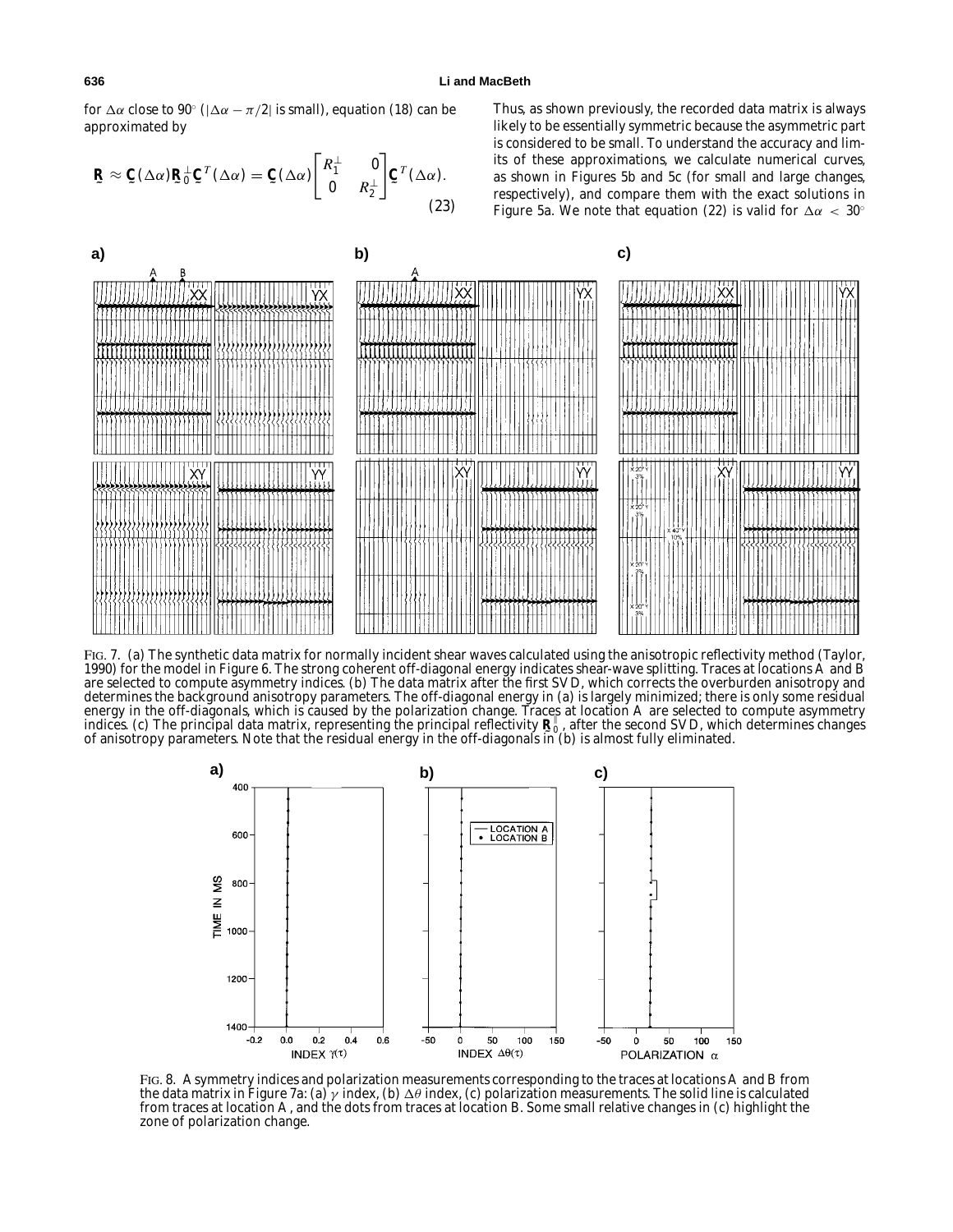(Figure 5b), and that equation (23) is valid for  $\Delta \alpha > 60^{\circ}$ (Figure 5c).

#### **Detecting polarization changes**

Assume a misorientation of source and receiver coordinate frames, but a uniform anisotropic overburden and a target zone with a change of the *qS1* polarization of  $\Delta \alpha$ . Noting equations (15), (22), and (23), then replacing angle  $\alpha$  with angles  $\alpha_G$ and  $\alpha_S$  we obtain for this reflector

$$
\mathbf{D}(\omega) = \mathbf{C}(\alpha_G) \mathbf{\Delta}_U(\omega) \mathbf{C}(\Delta \alpha) \mathbf{R}_0 \mathbf{C}^T(\Delta \alpha) \mathbf{\Delta}_D(\omega) \mathbf{C}^T(\alpha_S),
$$
\n(24)

where  $\mathbf{R}_0$  is a diagonal matrix containing either of the principal<br>reflectivities  $\mathbf{P}^{\parallel}$  or  $\mathbf{P}^{\perp}$  . Equation (24) shows that the prodom reflectivities  $\mathbf{R}_{\theta}^{\parallel}$  or  $\mathbf{R}_{0}^{\perp}$ . Equation (24) shows that the predom-<br>inant offect of the polarization change is to introduce extra inant effect of the polarization change is to introduce extra rotation operators dependent upon  $\Delta \alpha$ . The upgoing diagonal propagator  $\Lambda_U(\omega)$  and downgoing diagonal propagator  $\Lambda_D(\omega)$ are equal:

$$
\underline{\Lambda}_U(\omega) = \underline{\Lambda}_D(\omega) = \begin{bmatrix} 1 & 0 \\ 0 & e^{-i\omega\Delta t} \end{bmatrix}, \quad (25)
$$

where  $\Delta t$  is the time delay between the *q* S1 and *q* S2 waves, and the common phase-shift operator *e*−*i*ω*<sup>t</sup>* is omitted. It is now possible to solve equation (24) using a layer-stripping technique, as demonstrated in MacBeth et al. (1992), to determine the anisotropy parameters and the principal reflectivity. The layer-stripping procedure can be implemented using a series of SVDs, or a series of rotations if there is no source or geophone misorientation. The following procedure can be adopted in the data analysis:

- 1) Apply multicomponent amplitude corrections (Li, 1994) to compensate for the source signature and geophone response based on equation (3), and obtain  $\mathbf{M}(\omega)$ , and its<br>time domain correspondent  $\mathbf{m}(t)$ time domain correspondent  $\mathbf{m}(t)$ .<br>Examine the asymmetry index  $\Lambda$
- 2) Examine the asymmetry index  $\Delta\theta(\tau)$  to determine the degree of acquisition error and  $\gamma(\tau)$  to examine the quality of data and determine the degree of asymmetry in the medium response.
- 3) Given this asymmetry, apply an SVD to  $\mathbf{m}(t)$  over the order time window to find the average polarization and entire time window to find the average polarization angles  $\alpha_G$  and  $\alpha_S$  that minimize the off-diagonal elements of  $\frac{dy}{dx}$ (*x*) is determined that  $\frac{dy}{dx}$  (*t*). This may be implemented<br>using the linear transform to<br>chaigue in Li and Crampin **m**(*t*) to obtain  $\mathbf{M}_1(\omega) = \mathbf{C}^T(\alpha_G) \mathbf{M}(\omega) \mathbf{C}^T(\alpha_S)$ , and its time using the linear-transform technique in Li and Crampin (1993a) or the formulas in Zeng and MacBeth (1993b). Alternatively, independent information from VSPs in the same area may also be used to tie to these values.
- 4) Estimate the average time delay  $\Delta t$  from the two diagonal elements in  $\mathbf{m}_1(t)$  using the cross-correlation method or<br>manual picking over the reflection events in the overbur manual picking over the reflection events in the overburden, and calculate  $\mathbf{M}_2(\omega) = \mathbf{\Lambda}_U^{-1}(\omega) \mathbf{M}_1(\omega) \mathbf{\Lambda}_D^{-1}(\omega)$ , and  $\mathbf{m}_1(t)$  which is equivalent to a phase shift in the frequency  $\mathbf{m}_2(t)$ , which is equivalent to a phase shift in the frequency **˜** domain and time shift in the time domain.
- 5) Apply the SVD again to  $\mathbf{m}_2(t)$  on a trace-by-trace basis<br>to determine the changes of polarization angle  $\Delta \alpha$  and to determine the changes of polarization angle  $\Delta \alpha$  and the principal reflectivity **˜ R**0.

Here, the synthetic data set in Figure 7a is used to illustrate the procedure, and some intermediate results are displayed.

Figures 8a and 8b show the asymmetry indices, as discussed previously. Figures 7b and 7c show, respectively, the data matrix of **˜ m**1(*t*) after the third step and the principal reflectivity matrix **˜** the off-diagonal elements in Figure 7a are minimized and the **R**<sup>0</sup> after the fifth step. Comparing Figures 7a and 7b shows that overburden anisotropy is corrected. The residual energy in Figure 7b indicates variations in medium properties. The residual energy in the off-diagonals in Figure 7b is also minimized after the second SVD, as shown in the principal reflectivity matrix in Figure 7c, and a clear amplitude dimming can be identified, corresponding to the reservoir zone. Figure 9 shows polarization changes  $\Delta \alpha$  for the traces at location A after the fifth step; the absolute polarization change of 20◦ is recovered corresponding to the reservoir zone in Figure 6.

#### **Real data application**

Although the above layer-stripping sequence allows recovery of absolute polarization changes, successful application of the sequence requires almost noise-free high-quality data. A similar layer-stripping technique has been successfully applied to multicomponent VSPs (Winterstein and Meadows, 1991), where high quality data are common. However, most real shear-wave reflection data may not satisfy this condition.



FIG. 9. The absolute polarization changes calculated from traces at location A in the data matrix in Figure 7b using a window for each event determined by the layer-stripping sequence based on equation (24). A polarization change of 20◦ is determined for the reservoir zone.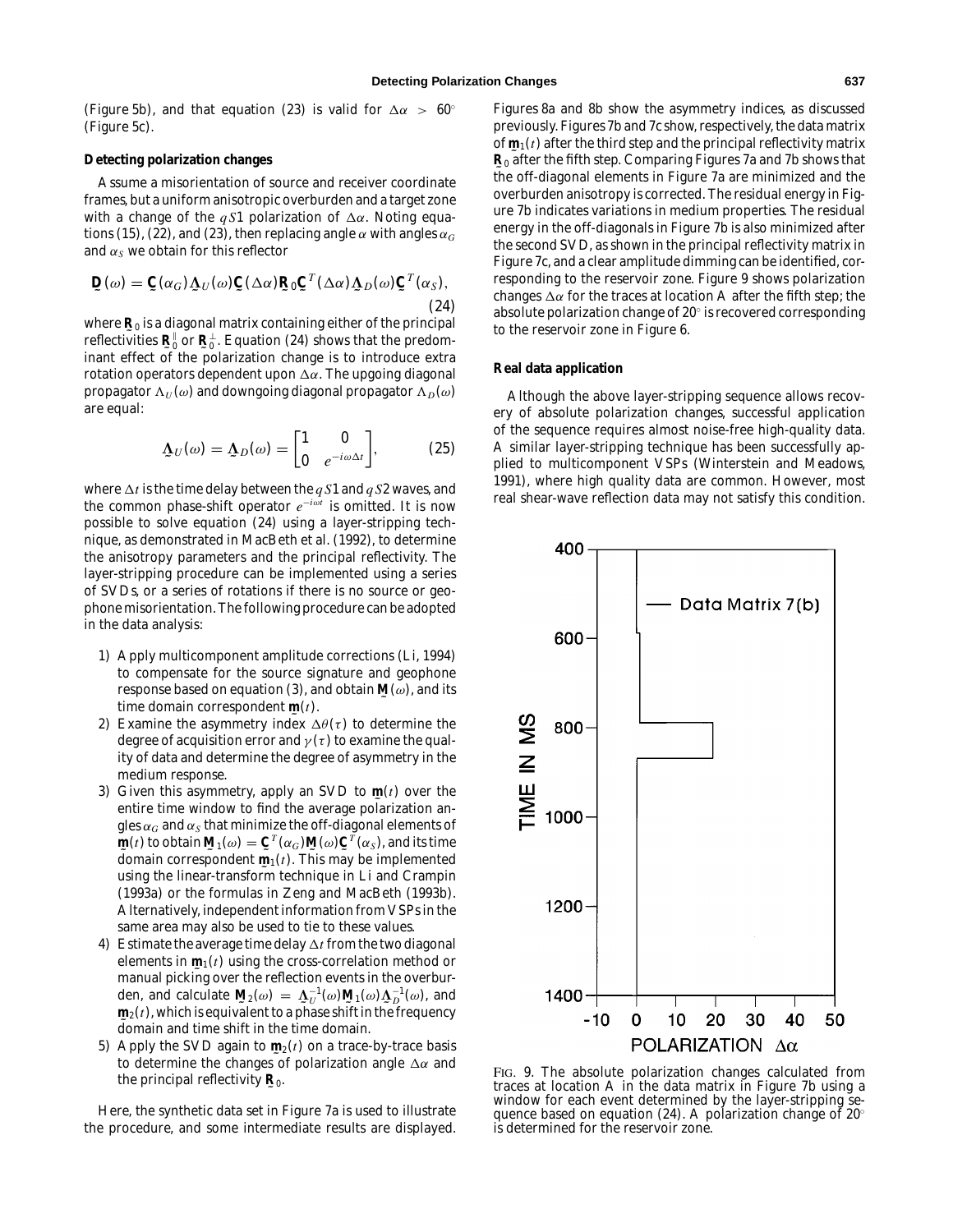Besides, it is also very difficult to window the reflection data accurately, and the boundaries of polarization changes may not coincide with the lithological (impedance) boundaries (Winterstein and Meadows, 1991), which are other essential requirements for achieving an effective layer stripping for surface-seismic reflection data (MacBeth et al., 1992). Considering the fact that abnormal zones of relative polarization changes may be more significant than absolute values, we thus search for an alternative approach to the above layer-stripping sequence for application to real shear-wave surface-seismic reflection data, which aims only to recover the relative changes. Our approach is to further approximate equation (24), so that it can be solved effectively and robustly, and information obtained can be interpreted meaningfully.

Noting that  $\Delta \alpha$  is close to 0 $^{\circ}$  or 90 $^{\circ}$ , we may further approximate equation (24) as (see Appendix B)

$$
\mathbf{D}(\omega) \approx \mathbf{C}(\alpha_G + \Delta \alpha) \mathbf{R}_p(\omega) \mathbf{C}^T(\alpha_S + \Delta \alpha).
$$
 (26)

The diagonal phase-shift operators  $\mathbf{\underline{\Lambda}}_{U}(\omega)$  and  $\mathbf{\underline{\Lambda}}_{D}(\omega)$  in equation (24) have now been absorbed into the term  $\mathbf{P}^{\mathcal{L}}(\omega)$ tion (24) have now been absorbed into the term  $\mathbf{R}_p(\omega)$ ,

$$
\mathbf{R}_p(\omega) = \begin{bmatrix} Q S_1(\omega) & O(\omega) \\ O(\omega) & Q S_2(\omega) \end{bmatrix},\tag{27}
$$

where  $QS_1(\omega)$  and  $QS_2(\omega)$  are the principal modes associated with the principal reflectivity  $\mathbf{R}_0$ ;  $O(\omega)$  is a residual term repre-<br>senting the interferences between the principal and converted senting the interferences between the principal and converted modes, and is very small compared with the principal modes in  $\mathbf{R}_p(\omega)$ , as shown in equation (B-8) in Appendix B. Thus the  $\omega$  indox obtained from equation (26) will be small in most re- $\gamma$  index obtained from equation (26) will be small in most realistic cases and  $\Delta\theta$  again mainly measures source-geophone misalignment, as discussed previously in equation (14); the  $\gamma$ index may serve as a good quality factor for checking the reflection data matrix, and any abnormal  $\gamma$  values may indicate pathological conditions. The asymmetry has to be corrected before relative polarization changes can be interpreted. After correcting the source and geophone misorientation and letting  $\alpha_G = \alpha_S = \alpha$ , equation (26) can be written as

$$
\mathbf{D}(\omega) \approx \mathbf{C}(\alpha + \Delta \alpha) \mathbf{R}_p(\omega) \mathbf{C}^T(\alpha + \Delta \alpha).
$$
 (28)

Because the off-diagonals in  $\mathbf{R}_p(\omega)$  are very small compared<br>with the diagonals, the polarization angles obtained from  $\mathbf{D}(\omega)$ **with the diagonals, the polarization angles obtained from <b>D**(ω)<br>by using the linear transform technique (an SVD precedure) by using the linear transform technique (an SVD procedure) in  $\mathbf{D}(\omega)$  will be close to the angle  $\alpha + \Delta \alpha$ , as discussed in Appropriate C. Thus it is now possible to establish a practical pro-Appendix C. Thus it is now possible to establish a practical processing sequence to interpret the relative polarization changes from real data. The following alternative procedure to the layer-stripping sequence may be adopted in real data analysis:

- 1) Apply multicomponent amplitude corrections (Li, 1994) to compensate for the source signature and geophone response based on equation (3). Examine the asymmetry indicators to determine the degree of acquisition error, if any. Apply an SVD based on equation (24) to determine and correct the source-geophone misorientation. These steps are the same as the first three steps in the layerstripping sequence.
- 2) Apply the SVD again (or a similarity transform) using a sliding time window  $\tau$  by the linear-transform technique (Li and Crampin, 1993a, Appendix C) to the data matrix

after compensating for the source signature, geophone response, and misorientation in step (1) above. Thus, we can obtain a window-based instantaneous polarization angle  $\alpha(\tau)$ , which approximately equals the sum of the overburden average polarization angles and the angle of polarization change based on equation (28), and an instantaneous reflectivity matrix  $\mathbf{R}_p$ , of which the diagonal<br>claments represent the principal reflectivity elements represent the principal reflectivity.

3) Display  $\alpha(\tau)$  in color-coded sections based on the complex component analysis in Li and Crampin (1991). Thus zones of polarization changes will be identified by different polarization colors, and the background average polarization may then be identified by a majority polarization color.

In the above procedure, we use a window-based lineartransform technique (an instantaneous SVD) to replace the layer-stripping procedure, and we use color displays to interpret the background average polarization and identify zones of relative polarization changes, based on the approximate equations (26) and (28). Both steps can be effectively implemented, and are more robust and computing-efficient than the layerstripping sequence.

Here, we use a multicomponent survey in south Texas to illustrate the procedure. This data are also used by Li et al. (1993) and Li (1994), where more details of the data can be found, to demonstrate shear-wave splitting and amplitude anomalies. Figure 10 shows a shot-record matrix of the data with amplitude corrections applied to remove the source signature and geophone response. We first examine the degree of asymmetry in the data matrix and correct for the source or geophone misorientation. To understand the variations of asymmetry indices in real data, we also deliberately rotated the receivers 20◦ for the common shot records shown in Figure 10. The indices for the original and the rotated data matrix are displayed as time functions in Figure 11. The dotted lines correspond to the original data matrix in Figure 10, the solid lines correspond to the rotated data matrix. They show that there are no overall changes in  $\gamma(\tau)$  before and after rotating the receivers (Figure 11a), with  $\Delta\theta(\tau)$  displaying a static 20° shift (Figure 11b). This effectively demonstrates that the  $\gamma$  index measures the medium asymmetry and is independent of rotation, and the  $\Delta\theta$  index measures the source-geophone misorientation. Note that the  $\gamma$  index is generally small except for some changes in the nearsurface, and the original angular index  $\Delta\theta$  is close to zero, suggesting that the data matrix in Figure 10 is generally symmetric, and that the source and geophone are well aligned. Thus we can now proceed to processing the data and obtain a stacked data matrix, then apply steps 2 and 3 directly to the stacked data matrix. The results  $\alpha(\tau)$  are displayed in Figure 12 in gray scale. Here the target is the Austin Chalk. Zones of polarization changes along the Austin Chalk can be identified which may be correlated with the fracture swarms in the Chalk (Li, 1994; Li and MacBeth, 1995). The change of polarization may be more indicative of large open fractures or pore pressure changes than interval time delay measurements and is easy to obtain reliably.

#### **CONCLUSIONS**

There are two main sources of asymmetry in the recorded data matrix from multicomponent surface seismics: that due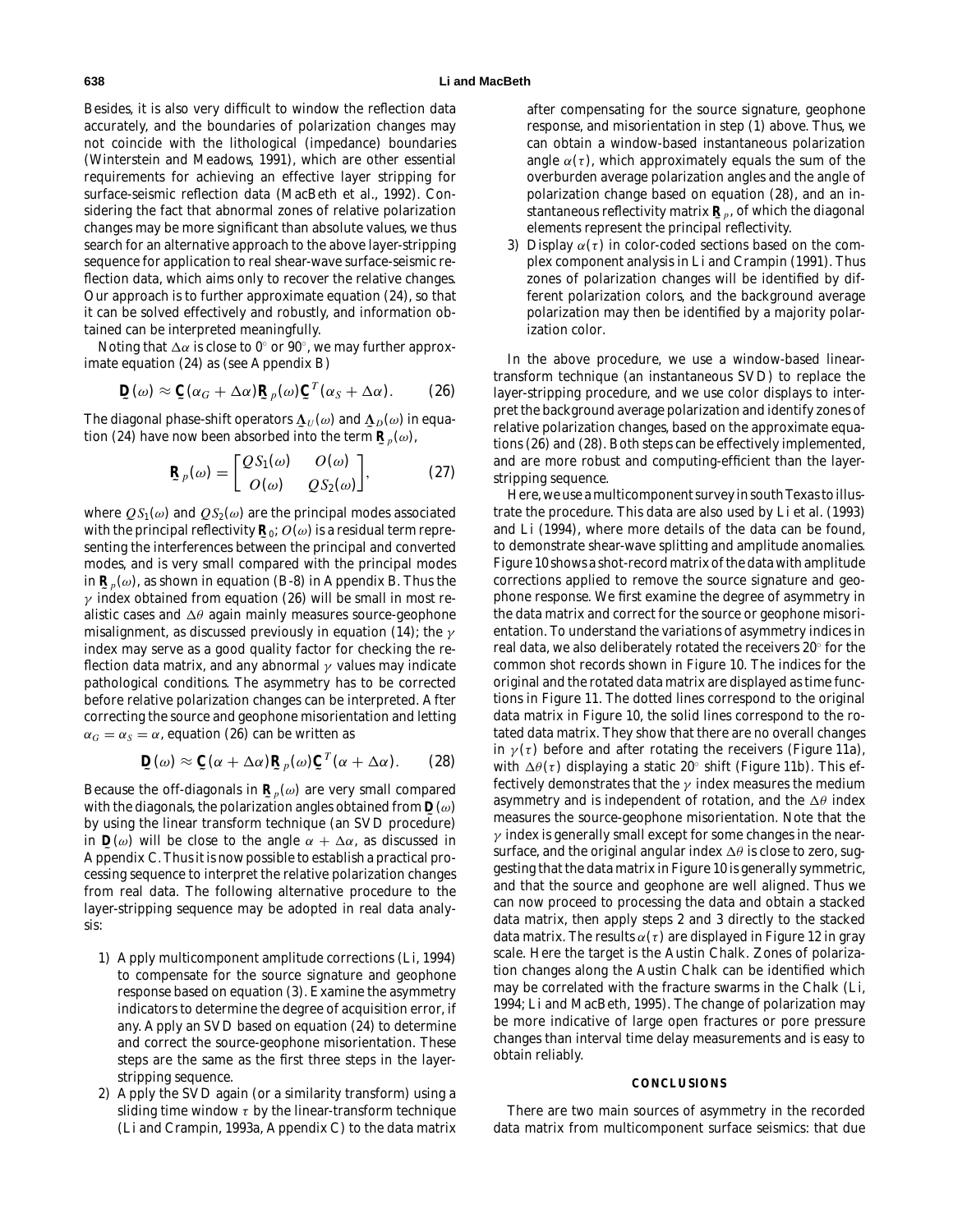to acquisition conditions and that arising from subsurface polarization changes. The asymmetry caused by polarization changes is proportional to the product of the amount of anisotropy in the layers above and below a reflector, being quite small for most realistic cases. Two asymmetry indices,  $\gamma$  and  $\Delta\theta$ , may be used to obtain a quantitative measure of the asymmetry in the reflection data matrix, based upon a simple transformation of the multicomponent matrix. The  $\gamma$  index measures the medium asymmetry and is small in most realistic cases, while the  $\Delta\theta$  index mainly measures acquisition asymmetry.

We have shown that although the reflection data matrix from surface surveys is often less informative than the transmission data matrix derived from VSPs, it can still be used for recovering some relative changes of polarization. For this purpose, we have derived simple approximate equations of the reflectivity matrix for vertically propagating plane shear waves. The reflection data matrix can then be approximated by rotating the principal reflectivity with the angle of polarization changes. Changes in polarization azimuth and the principal shear-wave reflectivity may then be recovered by using an instantaneous SVD (singular value decomposition) procedure.

#### **ACKNOWLEDGMENTS**

We thank Amoco Production Company for permission to use the multicomponent data. We thank David Booth and Enru Liu for comment on the manuscript, and Jim Brown for a thorough and helpful review of the paper. This work was supported by the Edinburgh Anisotropy Project and the Natural Environment Research Council, and is published with the approval of the Director of the British Geological Survey (NERC) and EAP sponsors.

#### **REFERENCES**

- Alford, R. M., 1986, Shear data in the presence of azimuthal anisotropy: 56th Ann. Internat. Mtg., Soc. Expl. Geophys., Expanded Abstracts, 476–479.
- Bruno, M. S., and Winterstein, D. F., 1994, Some influences of stratigraphy and structure on reservoir stress orientation: Geophysics, **59**, 954–962.
- Hudson, J. A., 1981, Wave speed and attenuation of elastic waves in a material containing cracks: Geophys. J. Roy. Astr. Soc., **64**, 133–150.
- Kanasewich, E. R., 1981, Time sequence analysis in Geophysics: Univ. of Alberta Press.
- Lefeuvre, F., Nicoletis, L., Ansel, V., and Cliet, C., 1992, Detection and measure of the shear-wave birefringence from vertical seismic data: theory and applications: Geophysics, **57**, 1463–1481.



FIG. 10. A shot-record matrix selected from a multicomponent surface line in south Texas. Here, it is used to illustrate the relative polarization changes in field data.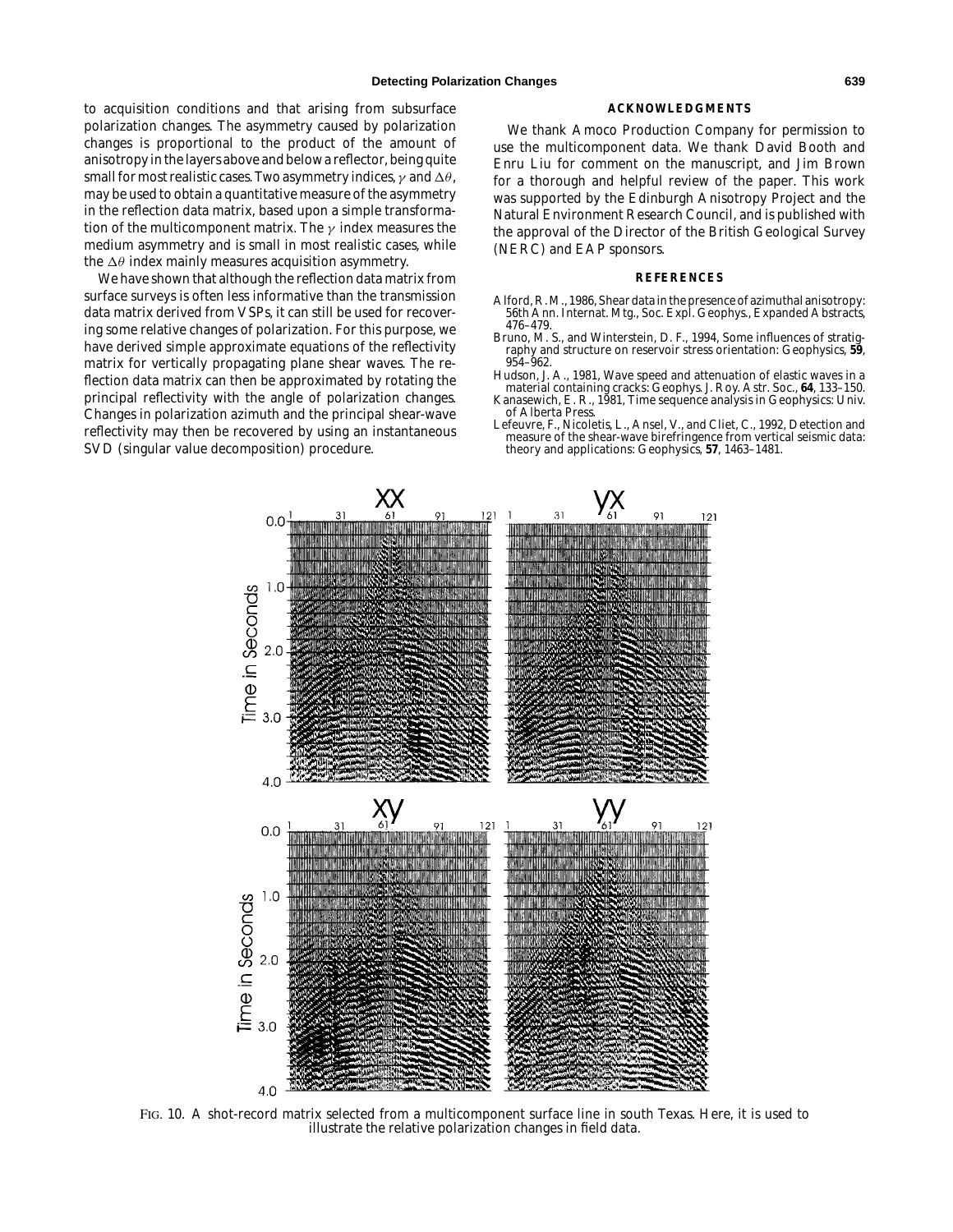- Lewis, C., Davis, T. L., and Vuillermoz, C., 1991, Three-dimensional multicomponent imaging of reservoir heterogeneity, Silo Field, Wyoming: Geophysics, **56**, 2048–2056.
- Li, X.-Y., 1994, Amplitude corrections for multicomponent surface seismic data: 64th Ann. Internat. Mtg., Soc. Expl. Geophys., Expanded Abstracts, 1505–1508.
- Li, X.-Y., and Crampin, S., 1991, Complex component analysis of shear-wave splitting: theory: Geophys. J. Internat., **107**, 597–604.
- ——— 1993a, Linear-transform techniques for processing shear-wave anisotropy in four-component seismic data: Geophysics, **58**, 240–256.
- 1993b, Variation of reflection coefficients with crack strike and

- crack density in anisotropic media: Geophys. Prosp., **41**, 859–882. Li, X.-Y., and MacBeth, C., 1995, Interpreting data matrix asymmetry and polarization changes with depth in multicomponent reflection surveys: 65th Ann. Internat. Mtg., Soc. Expl. Geophys., Expanded Abstracts, 719–722.
- Li, X.-Y., Mueller, M. C., and Crampin, S., 1993, Case studies of shearwave splitting in reflection surveys in south Texas: Can. J. Expl. Geo-phys., **29**, 189–215.
- MacBeth, C., Li, X.-Y., and Mueller, C. M., 1992, Detecting lateral variability in fracture parameters from surface seismic data: 62th Ann. Internat. Mtg., Soc. Expl. Geophys., Expanded Abstracts, 816–819.



FIG. 11. Asymmetry indices (a)  $\gamma(\tau)$  and (b)  $\Delta\theta(\tau)$  calculated from the shot-record matrix in Figure 10. The dots are values calculated from the original data; the solid lines are values from the rotated data matrix whose geophone directions are deliberately rotated by 20◦.



FIG. 12. Contour map of polarization section showing the polarization changes calculated from the multicomponent seismic line in Figure 10 by applying the window-based linear-transform technique to equation (28). The section is dominated by the background light gray color, indicating an average background polarization azimuth of 40◦. There are significant polarization changes in the near-surface and along the Austin Chalk, marked by the zones of dark gray color. The polarization anomalies along the Austin Chalk trend may be correlated with the fracture swarms within the Chalk (Li, 1994; Li and MacBeth, 1995).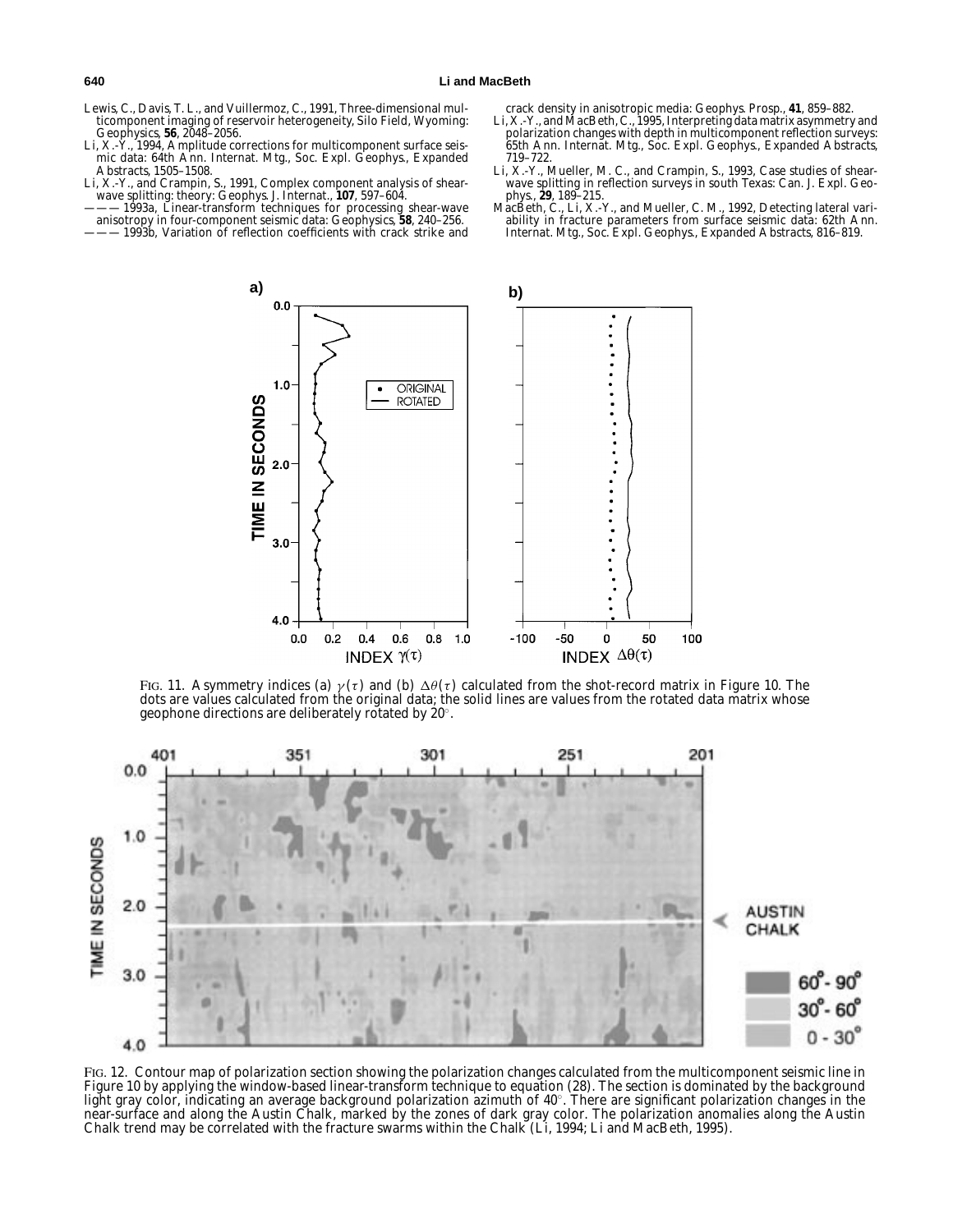MacBeth, C., and Yardley, G., 1992, Optimal estimation of crack-strike: Geophys. Prosp., **40**, 849–872.

- MacBeth, C., Zeng, X., Yardley, G., and Crampin, S., 1994, Interpreting data matrix asymmetry in near-offset shear-wave VSP data: Geophysics, **59**, 176–191.
- Schoenberg, M., and Protazio, J., 1992, 'Zoeppritz' rationalized and gen-
- eralized to anisotropy: J. Seis. Expl., **1**, 125–144. Squires, S. G., Kim, C. D., and Kim, D. Y., 1989, Interpretation of total wavefield data over Lost Hills Field, Kern County, California: Geophysics, **54**, 1420–1429.
- Taylor, D. B., 1990, Aniseis manual: Version 4.5: Applied Geophysical Software.
- Thomsen, L. A., 1988, Reflection seismology over azimuthally anisotropic media: Geophysics, **53**, 304–313.
- Warpinski, N. R., and Teufel, L. W., 1991, In situ stress measurements of

Rainier Mesa, Nevada Test Site—influence of topography and lithol-ogy on the stress state in Tuff: Internat. J. Rock Mech., Min. Sci. & Geomechanical Abstracts, **28**, 143–161.

- Winterstein, D. F., and Meadows, M. A., 1991, Shear-wave polarization and subsurface stress directions at Lost Hills field: Geophysics, **<sup>56</sup>**, 1331–1348.
- Yardley, G. S., Graham, G., and Crampin, S., 1991, Viability of shearwave amplitude versus offset studies in anisotropic media: Geophys. J. Internat., **107**, 493–503.
- Zeng, X., and MacBeth, C., 1993a, Multicomponent deconvolution algorithm for VSP data for shear-wave splitting. Joint Mtg. Soc. Expl. Geophys. & Chin. Petr. Soc., Expanded Abstracts, 479–482.
- 1993b, Algebraic processing techniques for estimating shear-wave splitting in near-offset VSP data: Theory: Geophys. Prosp., **41**, 1033– 1066.

## **APPENDIX A THE DERIVATION OF THE REFLECTIVITY MATRIX**

Here, we rederive the equations of Li and Crampin (1993b) using the matrix notation suggested by Schoenberg and Protazio (1992). Consider two anisotropic half spaces with orthorhombic or higher class of symmetry separated by the horizontal  $x_1 - x_2$ -plane, with the  $x_3$ -axis positive downward. Thus we have the following stress-strain relation:

$$
\begin{bmatrix}\n\sigma_{11} \\
\sigma_{22} \\
\sigma_{33} \\
\sigma_{23} \\
\sigma_{31} \\
\sigma_{12}\n\end{bmatrix} = \begin{bmatrix}\nc_{11} & c_{12} & c_{13} & 0 & 0 & 0 \\
c_{12} & c_{22} & c_{23} & 0 & 0 & 0 \\
c_{13} & c_{23} & c_{33} & 0 & 0 & 0 \\
0 & 0 & 0 & c_{44} & 0 & 0 \\
0 & 0 & 0 & 0 & c_{55} & 0 \\
0 & 0 & 0 & 0 & 0 & c_{66}\n\end{bmatrix} \begin{bmatrix}\n\epsilon_{11} \\
\epsilon_{22} \\
\epsilon_{33} \\
\epsilon_{31} \\
\epsilon_{12} \\
\epsilon_{12}\n\end{bmatrix},
$$
\n(A-1)

where  $\sigma_{ij}$  and  $\epsilon_{ij}$  (*i*, *j* = 1, 2, 3) are stress and strain tensors, respectively, and  $c_{ij}$  ( $i, j = 1, 2, \ldots, 6$ ) a tensor of elastic constants. Using *ui* to represent the displacement components along axis  $x_i$  ( $i = 1, 2, 3$ ) leads to

$$
\epsilon_{ij} = \frac{\partial u_i}{\partial x_j} + \frac{\partial u_j}{\partial x_i}, \quad \text{if} \quad i \neq j; \n\epsilon_{ij} = \frac{\partial u_i}{\partial x_j}, \quad \text{if} \quad i = j.
$$
\n(A-2)

Assume vertical propagation of two quasi–shear waves *q S*1 and *q S*2 uncoupled from the quasi-compressional waves polarized along the ray. Thus, the plane stress and strain tensors and the displacement vector have components only on a constant- $x_3$  plane; they are  $\sigma_{31}$  and  $\sigma_{32}$ ,  $\epsilon_{31}$  and  $\epsilon_{32}$ , and  $u_1$  and  $u_2$ , respectively. Equations  $(A-1)$  and  $(A-2)$  can be reduced and combined as

$$
\begin{bmatrix} \sigma_{32} \\ \sigma_{31} \end{bmatrix} = \begin{bmatrix} c_{44} & 0 \\ 0 & c_{55} \end{bmatrix} \frac{\partial}{\partial x_3} \begin{bmatrix} u_2 \\ u_1 \end{bmatrix}
$$

$$
= \begin{bmatrix} \rho v_{qS1}^2 & 0 \\ 0 & \rho v_{qS2}^2 \end{bmatrix} \frac{\partial}{\partial x_3} \begin{bmatrix} u_2 \\ u_1 \end{bmatrix}, \qquad (A-3)
$$

where  $v_{qS1}$  and  $v_{qS2}$  are the vertical velocities of  $qS1$  and  $qS2$ waves, respectively. We assume, without loss of generality, that the polarization direction of  $qS1$  is along the  $x_2$ -axis.

The displacement field in the incident medium (medium 1) caused by incident and reflected  $qS1$  and  $qS2$  for  $x_3 < 0$  can be written as

$$
\begin{bmatrix} u_1 \\ u_2 \end{bmatrix} = i_q s_1 \begin{bmatrix} 0 \\ 1 \end{bmatrix} e^{i\omega x_3/v_q s_1} + r_{q s_1} \begin{bmatrix} 0 \\ 1 \end{bmatrix} e^{-i\omega x_3/v_q s_1} + i_{q s_2} \begin{bmatrix} 1 \\ 0 \end{bmatrix} e^{i\omega x_3/v_q s_2} + r_{q s_2} \begin{bmatrix} 1 \\ 0 \end{bmatrix} e^{-i\omega x_3/v_q s_2}
$$
\n(A-4)

where  $i_{qS1}$  and  $i_{qS2}$  are incident amplitudes of  $qS1$  and  $qS2$ waves, respectively;  $r_{qS1}$  and  $r_{qS2}$  are the reflected amplitudes (Figure 4); a common phase factor *e<sup>i</sup>*ω*<sup>t</sup>* is omitted. Introducing

$$
\mathbf{i} = \begin{bmatrix} i_{qS1} \\ i_{qS2} \end{bmatrix}; \qquad \mathbf{r} = \begin{bmatrix} r_{qS1} \\ r_{qS2} \end{bmatrix};
$$
\n
$$
\mathbf{\Delta}(x_3) = \begin{bmatrix} e^{i\omega x_3/v_{qS1}} & \mathbf{0} \\ \mathbf{0} & e^{i\omega x_3/v_{qS2}} \end{bmatrix},
$$
\n(A-5)

and performing some manipulations of equation (A-4) gives

$$
\begin{bmatrix} u_1 \\ u_2 \end{bmatrix} = \begin{bmatrix} 0 & 1 \\ 1 & 0 \end{bmatrix} [\Delta(x_3) \mathbf{i} + \Delta^{-1}(x_3) \mathbf{r}]. \tag{A-6}
$$

Substituting equation (A-6) into equation (A-3) yields

$$
\begin{bmatrix} \sigma_{31} \\ \sigma_{32} \end{bmatrix} = (i\omega) \begin{bmatrix} 0 & \rho_1 v_{qS2} \\ \rho_1 v_{qS1} & 0 \end{bmatrix} \begin{bmatrix} \Delta(x_3) \mathbf{i} - \Delta^{-1}(x_3) \mathbf{r} \end{bmatrix}.
$$
\n(A-7)

The displacement and stress components in the medium of transmission (medium 2) can be similarly derived with two modifications. Firstly, we assume there is no upgoing wave but only downgoing transmitted waves *tq S*<sup>1</sup> and *tq S*<sup>2</sup> in medium 2; and analogous with equations (A-6) and (A-7), **i** should be replaced by  $\mathbf{t} = (t_{qS1}, t_{qS2})^T$  and **r** is set to **0**. Secondly, there is a polarization change of  $\Delta \alpha$  from medium 1 to medium 2, which results in a coordinate rotation of  $\Delta \alpha$  between the local coordinate system of medium 2 and the global coordinate system medium 1. Thus, we have

$$
\begin{bmatrix} u_1 \\ u_2 \end{bmatrix} = \mathbf{C}(\Delta \alpha) \begin{bmatrix} 0 & 1 \\ 1 & 0 \end{bmatrix} \Delta(x_3) \mathbf{t}, \tag{A-8}
$$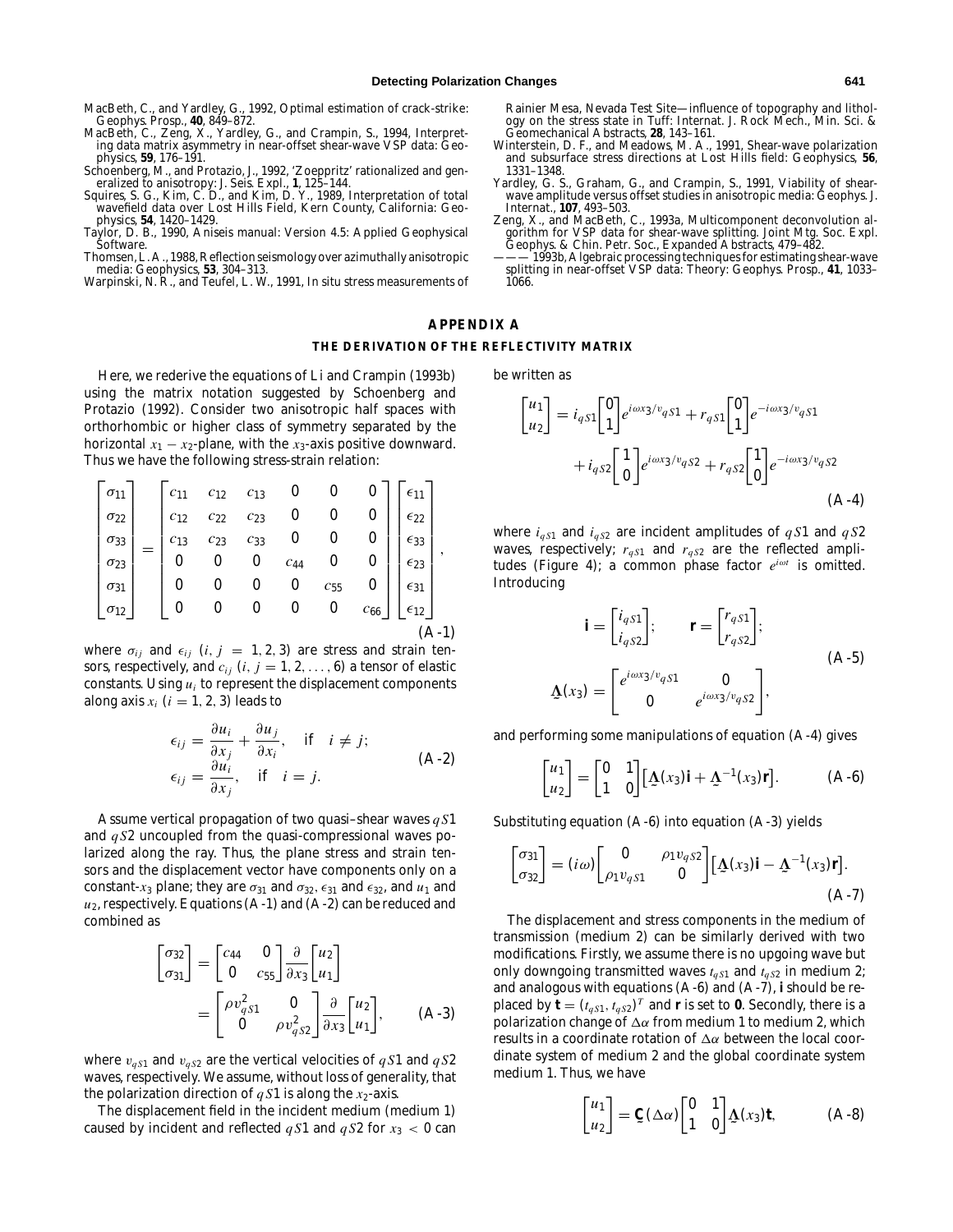and

$$
\begin{bmatrix} \sigma_{31} \\ \sigma_{32} \end{bmatrix} = (i\omega) \mathbf{C} (\Delta \alpha) \begin{bmatrix} 0 & \rho_2 v'_{qS2} \\ \rho_2 v'_{qS1} & 0 \end{bmatrix} \Delta (x_3) \mathbf{t}, \quad (A-9)
$$

where  $\mathbf{C}(\Delta \alpha)$  is the rotation matrix defined by equation (10), which transforms moasurements of modium 2 in the local nat which transforms measurements of medium 2 in the local natural coordinate system to the global coordinate system;  $\rho_2$  is the density, and  $v_{qS1}'$  and  $v_{qS2}'$  are the vertical velocities of  $q \, S1$ and *q S*2 in medium 2.

At the interface  $x_3 = 0$ , the displacement and stress components are continuous and  $\mathbf{\underline{\Lambda}}(x_3 = 0) = \mathbf{I}$ , the identity matrix, yielding

$$
\begin{bmatrix} 0 & 1 \\ 1 & 0 \end{bmatrix} (\mathbf{i} + \mathbf{r}) = \mathbf{C} (\Delta \alpha) \begin{bmatrix} 0 & 1 \\ 1 & 0 \end{bmatrix} \mathbf{t}, \tag{A-10}
$$

and

$$
\begin{bmatrix} 0 & \rho_1 v_{qS2} \\ \rho_1 v_{qS1} & 0 \end{bmatrix} (\mathbf{i} - \mathbf{r}) = \mathbf{C} (\Delta \alpha) \begin{bmatrix} 0 & \rho_2 v'_{qS2} \\ \rho_2 v'_{qS1} & 0 \end{bmatrix} \mathbf{t}.
$$
 (A-11)

Assuming that the anisotropy is caused by cracking a background matrix rock, the vertical velocity of the split shear wave can be expressed in terms of the background matrix velocity and the degree of anisotropy (Hudson, 1981) as

$$
v_{qS1} = v_1, \t v_{qS2} = (1 - \delta_1)v_1;
$$
  
\n
$$
v'_{qS1} = v_2, \t v'_{qS2} = (1 - \delta_2)v_2.
$$
\t(A-12)

Substituting equation (A-12) into equations (A-10) and (A-11), and simplifying gives

$$
\mathbf{r} = \mathbf{R}\mathbf{i} = (\mathbf{X}_1^{-1}\mathbf{X}_2 - \mathbf{Y}_1^{-1}\mathbf{Y}_2)(\mathbf{X}_1^{-1}\mathbf{X}_2 + \mathbf{Y}_1^{-1}\mathbf{Y}_2)^{-1}\mathbf{i},
$$
\n(A-13)

which leads to equation (16) for the reflection coefficients **˜ R**.

## **APPENDIX B DERIVATION OF APPROXIMATE EQUATION (26)**

## **Small variation of ∆***α*

First consider the case of small  $\Delta \alpha$  variation. Rewrite equation (25) for a more general case,

$$
\underline{\Lambda}_U(\omega) = \underline{\Lambda}_D(\omega) = \begin{bmatrix} \lambda_1 & 0 \\ 0 & \lambda_2 \end{bmatrix} = \underline{\Lambda}(\omega), \quad (B-1)
$$

where  $\lambda_1$  and  $\lambda_2$  are, respectively, the phase propagators for the fast and slower split shear waves. Thus,

$$
\begin{split} \underline{\Lambda}(\omega) \underline{\mathbf{C}}(\Delta \alpha) \\ &= \underline{\mathbf{C}}(\Delta \alpha) \underline{\Lambda}(\omega) + (\lambda_1 - \lambda_2) \sin \Delta \alpha \begin{bmatrix} 0 & 1 \\ 1 & 0 \end{bmatrix} \\ &= \underline{\mathbf{C}}(\Delta \alpha) \bigg[ \underline{\Lambda}(\omega) + (\lambda_1 - \lambda_2) \underline{\mathbf{C}}^T(\Delta \alpha) \sin \Delta \alpha \begin{bmatrix} 0 & 1 \\ 1 & 0 \end{bmatrix} \bigg]. \end{split} \tag{B-2}
$$

Noting that  $\Delta \alpha$  is small, we may approximate:

$$
\mathbf{C}^T(\Delta \alpha) \sin \Delta \alpha = \frac{1}{2} \sin 2\Delta \alpha \begin{bmatrix} 1 & 0 \\ 0 & 1 \end{bmatrix}.
$$
 (B-3)

Substituting equation (B-3) into equation (B-2) yields,

$$
\begin{split} \n\Delta(\omega) \mathbf{C}(\Delta \alpha) \\ \n&= \mathbf{C}(\Delta \alpha) \bigg[ \Delta(\omega) + \frac{1}{2} (\lambda_1 - \lambda_2) \sin 2 \Delta \alpha \begin{bmatrix} 0 & 1 \\ 1 & 0 \end{bmatrix} \bigg] \\ \n&= \mathbf{C}(\Delta \alpha) \bigg[ \Delta(\omega) + \begin{bmatrix} 0 & \Delta \lambda \\ \Delta \lambda & 0 \end{bmatrix} \bigg], \n\end{split} \n\tag{B-4}
$$

where,

$$
\Delta\lambda = \frac{1}{2}(\lambda_1 - \lambda_2)\sin 2\Delta\alpha. \tag{B-5}
$$

Similarly,

$$
\mathbf{C}^T(\Delta \alpha) \mathbf{\Delta}(\omega) = \begin{bmatrix} \mathbf{\Delta}(\omega) + \begin{bmatrix} 0 & \Delta \lambda \\ \Delta \lambda & 0 \end{bmatrix} \end{bmatrix} \mathbf{C}^T(\Delta \alpha). \quad (B-6)
$$

Substituting equations (B-4) and (B-6) into equation (24), and omitting higher order terms of  $\Delta\lambda$ , yields

$$
\mathbf{D}(\omega) \approx \mathbf{C}(\alpha_G + \Delta \alpha) \begin{bmatrix} \lambda_1 R_1^{\parallel} \lambda_1 & O(\omega) \\ O(\omega) & \lambda_2 R_2^{\parallel} \lambda_2 \end{bmatrix} \mathbf{C}^T (\alpha_S + \Delta \alpha),
$$
\n(B-7)

where,

$$
O(\omega) = \frac{1}{2} \Big[ \lambda_1 R_1^{\parallel} \lambda_1 - \lambda_1 R_1^{\parallel} \lambda_2 + \lambda_2 R_2^{\parallel} \lambda_1 - \lambda_2 R_2^{\parallel} \lambda_2 \Big] \sin 2\Delta \alpha.
$$
\n(B-8)

Letting

$$
QS_1(\omega) = \lambda_1 R_1^{\parallel} \lambda_1; \qquad QS_2(\omega) = \lambda_2 R_2^{\parallel} \lambda_2, \qquad (B-9)
$$

and substituting into equation (B-7) gives rise to equation (26).

## **Variation of ∆***α* **close to 90***◦*

In this case, letting  $\Delta \alpha = \pi/2 - \Delta \beta$ , then angle  $\Delta \beta$  will be small. We note that

$$
\mathbf{C}(\Delta\alpha)\mathbf{R}_0\mathbf{C}^T(\Delta\alpha) = \mathbf{C}(\Delta\alpha)\begin{bmatrix} R_1^{\perp} & 0 \\ 0 & R_2^{\perp} \end{bmatrix}\mathbf{C}^T(\Delta\alpha)
$$

$$
= \mathbf{C}(-\Delta\beta)\mathbf{C}(\pi/2)\begin{bmatrix} R_1^{\perp} & 0 \\ 0 & R_2^{\perp} \end{bmatrix}
$$

$$
\times \mathbf{C}(-\pi/2)\mathbf{C}^T(-\Delta\beta)
$$

$$
= \mathbf{C}(-\Delta\beta)\begin{bmatrix} R_2^{\perp} & 0 \\ 0 & R_1^{\perp} \end{bmatrix}\mathbf{C}^T(-\Delta\beta).
$$
(B-10)